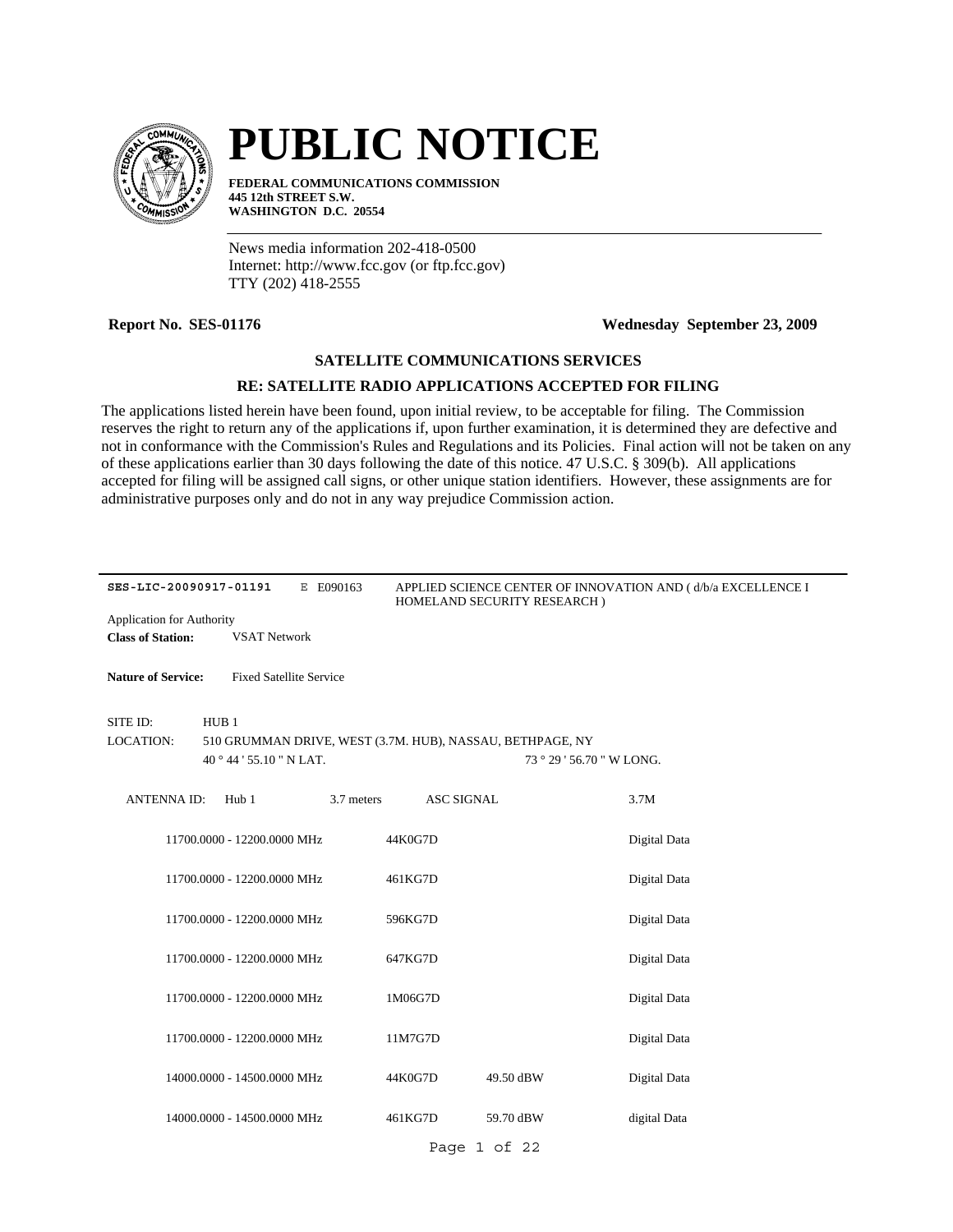| 14000.0000 - 14500.0000 MHz | 596KG7D | 60.80 dBW   | Digital Data |
|-----------------------------|---------|-------------|--------------|
| 14000.0000 - 14500.0000 MHz | 647KG7D | $61.20$ dBW | Digital Data |
| 14000.0000 - 14500.0000 MHz | 1M06G7D | 63.30 dBW   | Digital Data |
| 14000.0000 - 14500.0000 MHz | 11M7G7D | 68.80 dBW   | Digital Data |

SITE ID: REMOTE 1

LOCATION: VARIOUS LOCATIONS (2.4M. VSAT), 50 UNITS, CONUS, AK, HI

| <b>ANTENNA ID:</b> | Remote 1                    | 2.4 meters | PRODELIN CORP. |           | 1244         |
|--------------------|-----------------------------|------------|----------------|-----------|--------------|
|                    | 11700.0000 - 12200.0000 MHz | 44K0G7D    |                |           | Digital Data |
|                    | 11700.0000 - 12200.0000 MHz | 461KG7D    |                |           | Digital Data |
|                    | 11700.0000 - 12200.0000 MHz | 596KG7D    |                |           | Digital Data |
|                    | 11700.0000 - 12200.0000 MHz | 647KG7D    |                |           | Digital Data |
|                    | 11700.0000 - 12200.0000 MHz | 1M06G7D    |                |           | Digital Data |
|                    | 11700.0000 - 12200.0000 MHz | 11M7G7D    |                |           | Digital Data |
|                    | 14000.0000 - 14500.0000 MHz | 44K0G7D    |                | 45.50 dBW | Digital Data |
|                    | 14000.0000 - 14500.0000 MHz | 461KG7D    |                | 53.40 dBW | Digital Data |
|                    | 14000.0000 - 14500.0000 MHz | 596KG7D    |                | 53.40 dBW | Digital Data |
|                    | 14000.0000 - 14500.0000 MHz | 647KG7D    |                | 53.40 dBW | Digital Data |
|                    | 14000.0000 - 14500.0000 MHz | 1M06G7D    |                | 53.40 dBW | Digital Data |

SITE ID: REMOTE 2

LOCATION: VARIOUS LOCATIONS (1.8M. VSAT), 50 UNITS, CONUS, AK, HI

| <b>ANTENNA ID:</b><br>Remote 2 | 1.8 meters | PRODELIN CORP. | 1184         |
|--------------------------------|------------|----------------|--------------|
| 11700.0000 - 12200.0000 MHz    | 44K0G7D    |                | Digital Data |
| 11700.0000 - 12200.0000 MHz    | 461KG7D    |                | Digital Data |
| 11700.0000 - 12200.0000 MHz    | 596KG7D    |                | Digital Data |
| 11700.0000 - 12200.0000 MHz    | 647KG7D    |                | Digital Data |
| 11700.0000 - 12200.0000 MHz    | 1M06G7D    |                | Digital Data |
| 11700.0000 - 12200.0000 MHz    | 11M7G7D    |                | Digital Data |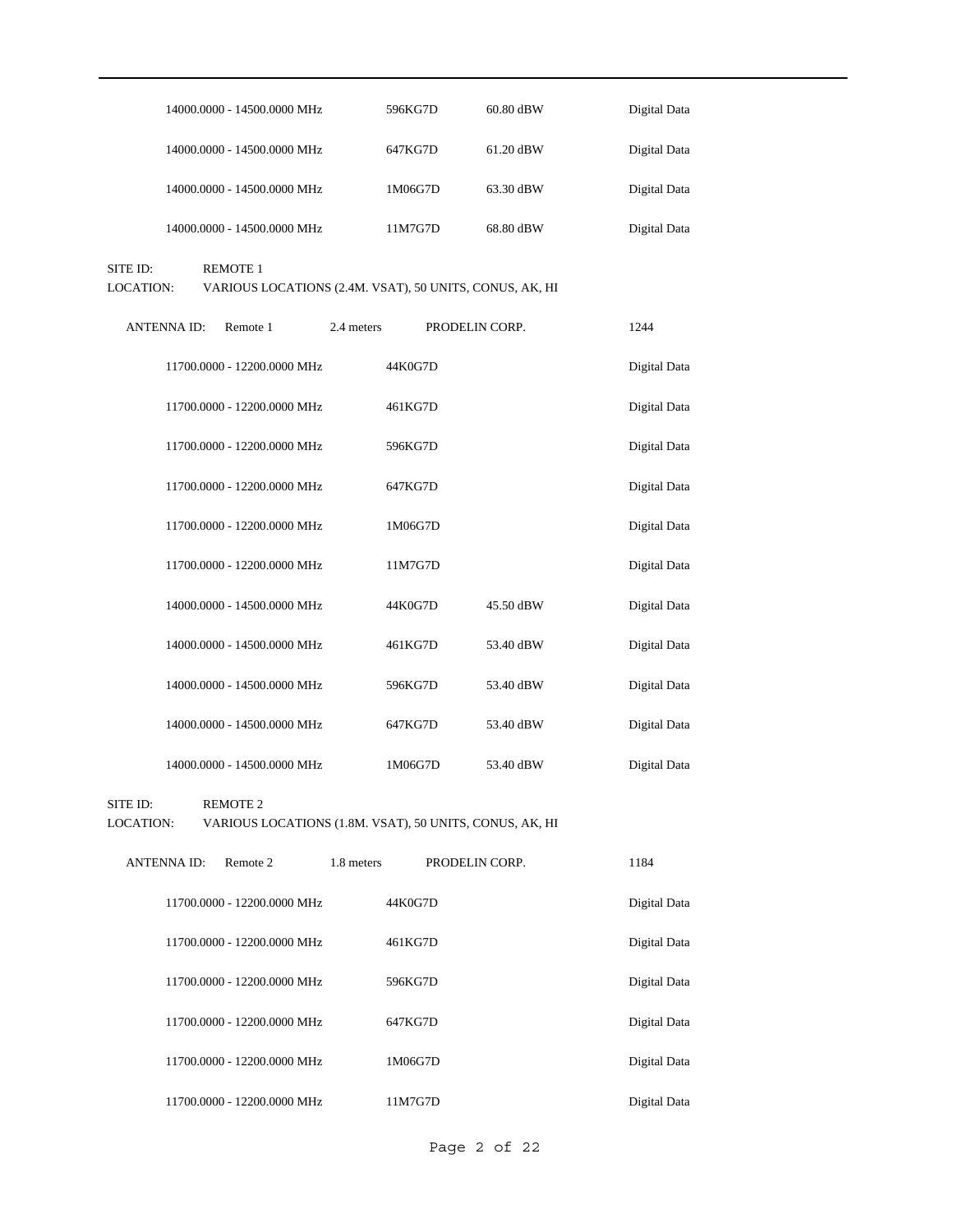| 14000.0000 - 14500.0000 MHz | 44K0G7D | 42.80 dBW | Digital Data |
|-----------------------------|---------|-----------|--------------|
| 14000.0000 - 14500.0000 MHz | 461KG7D | 53.00 dBW | Digital Data |
| 14000.0000 - 14500.0000 MHz | 596KG7D | 53.40 dBW | Digital Data |
| 14000.0000 - 14500.0000 MHz | 647KG7D | 53.40 dBW | Digital Data |
| 14000.0000 - 14500.0000 MHz | 1M06G7D | 53.40 dBW | Digital Data |

SITE ID: REMOTE 3

LOCATION: VARIOUS LOCATIONS (1.2M. VSAT), 50 UNITS, CONUS, AK, HI

| <b>ANTENNAID:</b> | Remote 3                    | 1.2 meters | PRODELIN CORP. |           | 1134         |
|-------------------|-----------------------------|------------|----------------|-----------|--------------|
|                   | 11700.0000 - 12200.0000 MHz |            | 44K0G7D        |           | Digital Data |
|                   | 11700.0000 - 12200.0000 MHz |            | 461KG7D        |           | Digital Data |
|                   | 11700.0000 - 12200.0000 MHz |            | 596KG7D        |           | Digital Data |
|                   | 11700.0000 - 12200.0000 MHz |            | 647KG7D        |           | Digital Data |
|                   | 11700.0000 - 12200.0000 MHz |            | 1M06G7D        |           | Digital Data |
|                   | 11700.0000 - 12200.0000 MHz |            | 11M7G7D        |           | Digital Data |
|                   | 14000.0000 - 14500.0000 MHz |            | 44K0G7D        | 39.50 dBW | Digital Data |
|                   | 14000.0000 - 14500.0000 MHz |            | 461KG7D        | 49.70 dBW | Digital Data |
|                   | 14000.0000 - 14500.0000 MHz |            | 596KG7D        | 50.80 dBW | Digital Data |
|                   | 14000.0000 - 14500.0000 MHz |            | 647KG7D        | 51.20 dBW | Digital Data |
|                   | 14000.0000 - 14500.0000 MHz |            | 1M06G7D        | 53.30 dBW | Digital Data |

#### **Points of Communication:**

HUB 1 - ALSAT - (ALSAT)

REMOTE 1 - ALSAT - (ALSAT)

REMOTE 2 - ALSAT - (ALSAT)

REMOTE 3 - ALSAT - (ALSAT)

**SES-MOD-20090813-00997** E E980179 **Class of Station:** Other Application for Modification SkyTerra Subsidiary LLC

**Nature of Service:** Mobile Satellite Service, Other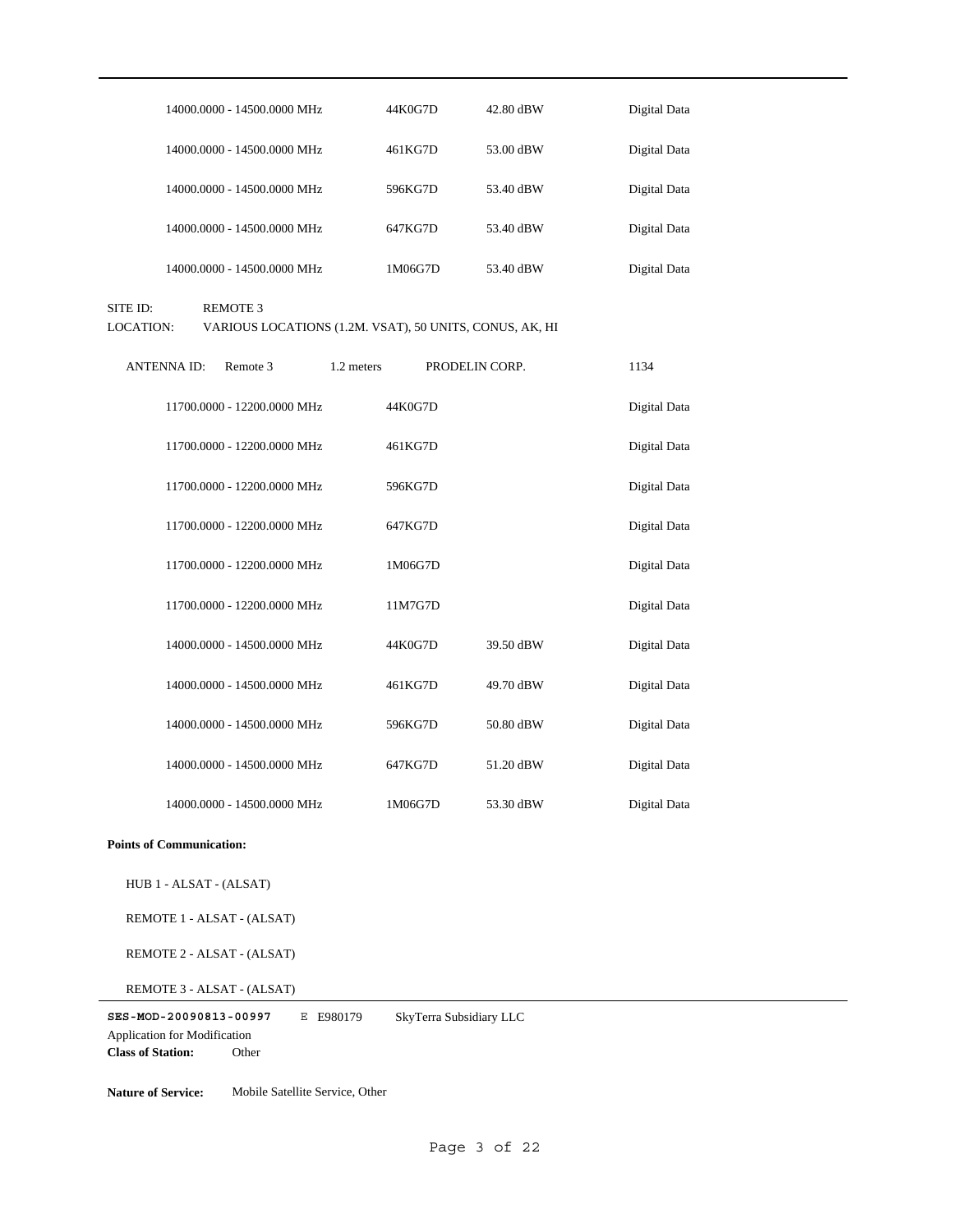SkyTerra Subsidiary LLC requests modification of its blanket license for operation of 1.5/1.6 GHz mobile earth stations in the United States and operation of ATC stations in the United States in spectrum coordinated for MSS operation via the Canadian-licensed MSAT-1 satellite. The requested modification would add authority for operation in frequencies that are currently assigned internationally to two Mexican-licensed satellites, subject to a condition that SkyTerra's operation in the additional frequencies shall not cause harmful interference to operation of the Mexican satellite sytems. SkyTerra requests waiver of Section 25.149(a)(2)(ii) and (b)(5)(iii), which state that ATC operation in the 1.5/1.6 GHz MSS bands shall be restricted to frequencies that have been internationally coordinated for the licensee's MSS system.

## SITE ID: 1

LOCATION: 100,000 Full-duplex METs & "EMS" half-duplex data METs, VARIOUS

| <b>ANTENNA ID:</b> | A2                        | 0 meters<br>Dome                  | WESTINGHOUSE / WEC Contour    | CD-JL01003, D-1000                                                                                                         |
|--------------------|---------------------------|-----------------------------------|-------------------------------|----------------------------------------------------------------------------------------------------------------------------|
|                    | 1626.5000 - 1660.5000 MHz | 5K00G7W                           | 16.50 dBW                     | FDMA communications channel (voice<br>or data) using differentially encoded<br>QPSK at a transmission rate of 3375 bps     |
|                    | 1626.5000 - 1660.5000 MHz | 5K00G7W                           | 16.50 dBW                     | TDMA signaling channel using<br>differentially encoded QPSK at a<br>transmission rate of 3375 bps<br>(MT-ST-data)          |
|                    | 1626.5000 - 1660.5000 MHz | 5K00G7W                           | 16.50 dBW                     | Slotted Aloha signaling channel using<br>differentially encoded QPSK at a<br>transmission rate of 3375 bps<br>(MT-SR-data) |
|                    | 1525.0000 - 1559.0000 MHz | 5K00G7W                           |                               | TDM signaling channel using<br>differentially encoded QPSK at a<br>transmission rate of 3375 bps<br>$(GC-S-data)$          |
|                    | 1525.0000 - 1559.0000 MHz | 5K00G7W                           |                               | FDMA communications channel (voice<br>or data) using differentially encoded<br>QPSK at a transmission rate of 3375 bps     |
|                    |                           |                                   |                               |                                                                                                                            |
| ANTENNA ID:        | A3                        | 0.92 meters<br>$(0.92 \text{ m})$ | WESTINGHOUSE / WEC Fixed Site | CD-JL01083, F-1000                                                                                                         |
|                    | 1626.5000 - 1660.5000 MHz | 5K00G7W                           | 16.50 dBW                     | TDMA signaling channel using<br>differentially encoded QPSK at a<br>transmission rate of 3375 bps<br>(MT-ST-data)          |
|                    | 1626.5000 - 1660.5000 MHz | 5K00G7W                           | 16.50 dBW                     | Slotted Aloha signaling channel using<br>differentially encoded QPSK at a<br>transmission rate of 3375 bps<br>(MT-SR-data) |
|                    | 1626.5000 - 1660.5000 MHz | 5K00G7W                           | 16.50 dBW                     | FDMA communications channel (voice<br>or data) using differentially encoded<br>QPSK at a transmission rate of 3375 bps     |
|                    | 1525,0000 - 1559,0000 MHz | 5K00G7W                           |                               | TDM signaling channel using<br>differentially encoded QPSK at a<br>transmission rate of 3375 bps<br>$(GC-S-data)$          |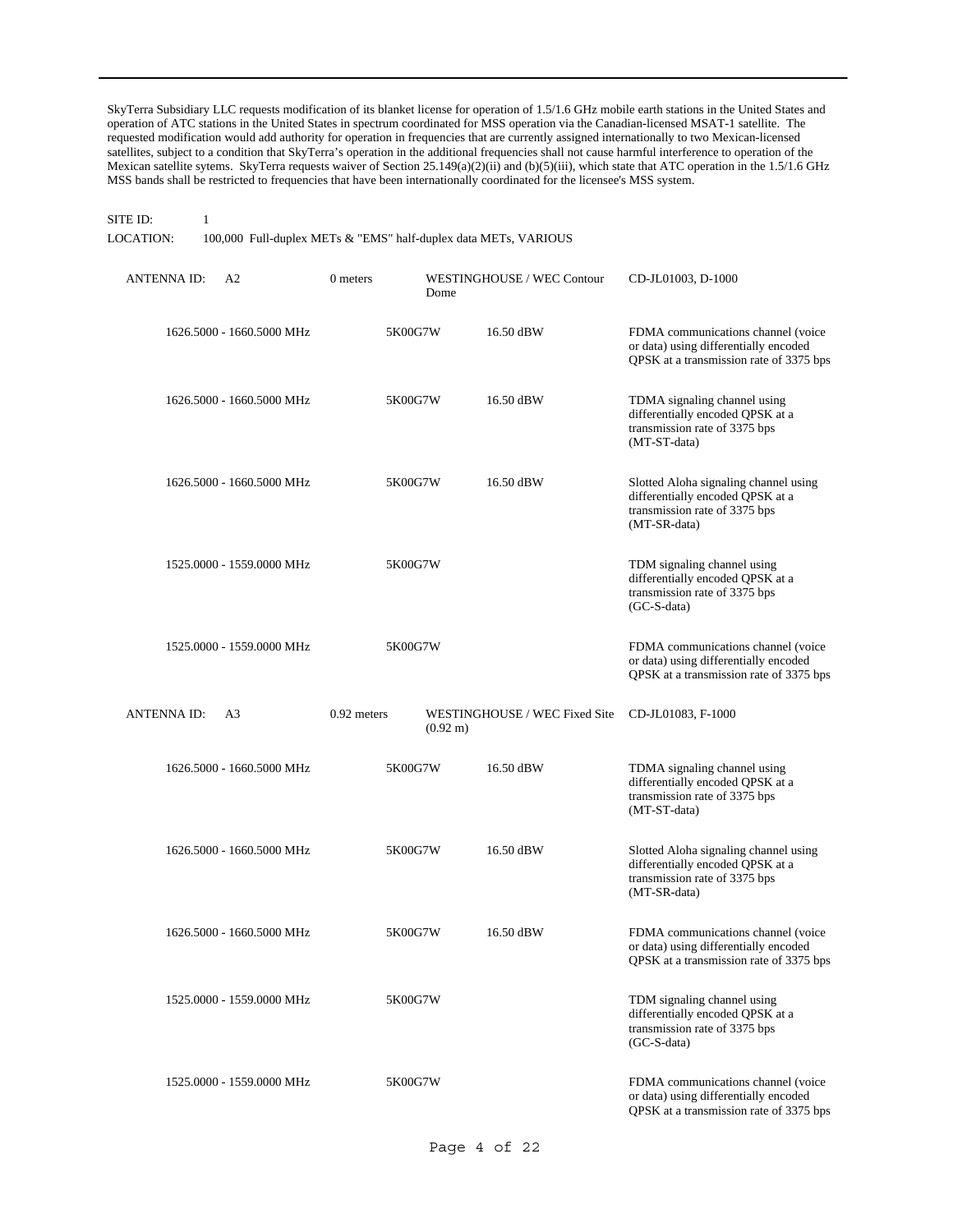| ANTENNA ID:        | A4                        | 0.76 meters | $(0.76 \text{ m})$  | WESTINGHOUSE / WEC Fixed Site CD-JL01083, F-1000 |                                                                                                                            |
|--------------------|---------------------------|-------------|---------------------|--------------------------------------------------|----------------------------------------------------------------------------------------------------------------------------|
|                    | 1626.5000 - 1660.5000 MHz |             | 5K00G7W             | 16.50 dBW                                        | TDMA signaling channel using<br>differentially encoded QPSK at a<br>transmission rate of 3375 bps<br>(MT-ST-data)          |
|                    | 1626.5000 - 1660.5000 MHz |             | 5K00G7W             | 16.50 dBW                                        | Slotted Aloha signaling channel using<br>differentially encoded QPSK at a<br>transmission rate of 3375 bps<br>(MT-SR-data) |
|                    | 1626.5000 - 1660.5000 MHz |             | 5K00G7W             | 16.50 dBW                                        | FDMA communications channel (voice<br>or data) using differentially encoded<br>QPSK at a transmission rate of 3375 bps     |
|                    | 1525.0000 - 1559.0000 MHz |             | 5K00G7W             |                                                  | TDM signaling channel using<br>differentially encoded QPSK at a<br>transmission rate of 3375 bps<br>$(GC-S-data)$          |
|                    | 1525.0000 - 1559.0000 MHz |             | 5K00G7W             |                                                  | FDMA communications channel (voice<br>or data) using differentially encoded<br>QPSK at a transmission rate of 3375 bps     |
| <b>ANTENNA ID:</b> | A5                        | 0 meters    | <b>Contour Dome</b> | WESTINGHOUSE / WEC Maritime                      | CD-JL01003-G02                                                                                                             |
|                    | 1626.5000 - 1660.5000 MHz |             | 5K00G7W             | 16.50 dBW                                        | TDMA signaling channel using<br>differentially encoded QPSK at a<br>transmission rate of 3375 bps<br>(MT-ST-data)          |
|                    | 1626.5000 - 1660.5000 MHz |             | 5K00G7W             | 16.50 dBW                                        | Slotted Aloha signaling channel using<br>differentially encoded QPSK at a<br>transmission rate of 3375 bps<br>(MT-SR-data) |
|                    | 1626.5000 - 1660.5000 MHz |             | 5K00G7W             | 16.50 dBW                                        | FDMA communications channel (voice<br>or data) using differentially encoded<br>QPSK at a transmission rate of 3375 bps     |
|                    | 1525.0000 - 1559.0000 MHz |             | 5K00G7W             |                                                  | FDMA communications channel (voice<br>or data) using differentially encoded<br>QPSK at a transmission rate of 3375 bps     |
|                    | 1525,0000 - 1559,0000 MHz |             | 5K00G7W             |                                                  | TDM signaling channel using<br>differentially encoded QPSK at a<br>transmission rate of 3375 bps<br>$(GC-S-data)$          |
| <b>ANTENNAID:</b>  | D <sub>3</sub>            | 0 meters    | Mobile              | NARROWBAND / Narrowband                          | <b>MDT</b> 1000                                                                                                            |
|                    | 1626.5000 - 1660.5000 MHz |             | 5K00G7D             | 16.00 dBW                                        | TDMA signaling channel using<br>differentially encoded QPSK at a<br>transmission rate of 3375 bps<br>(MT-DT-data)          |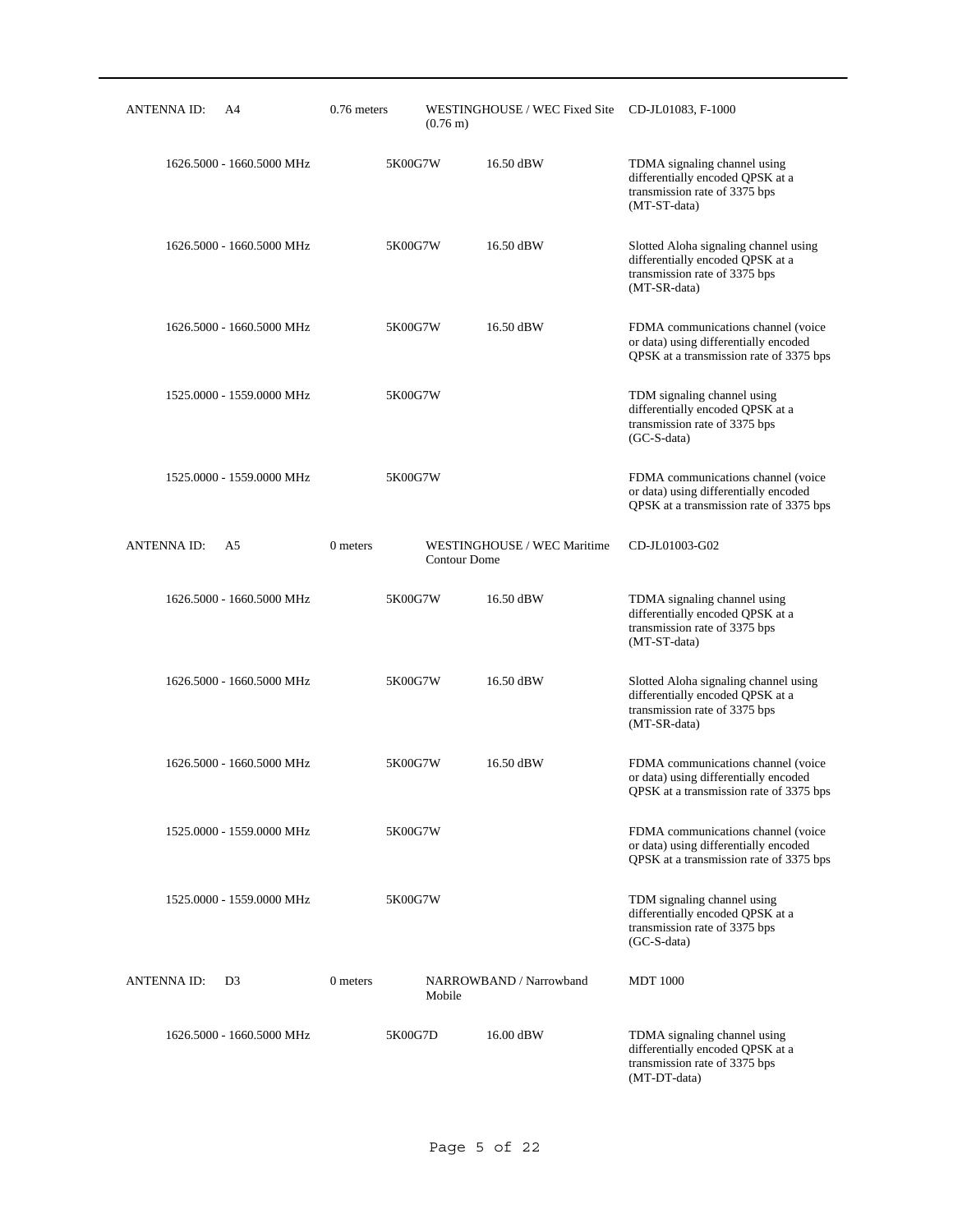|                    | 1626.5000 - 1660.5000 MHz |            | 5K00G7D | 16.00 dBW                               | Slotted Aloha signaling channel using<br>differentially encoded QPSK at a<br>transmission rate of 3375 bps<br>(MT-DRr-data or MT-DRd-data) |
|--------------------|---------------------------|------------|---------|-----------------------------------------|--------------------------------------------------------------------------------------------------------------------------------------------|
|                    | 1525.0000 - 1559.0000 MHz |            | 5K00G7D |                                         | TDM signaling channel using<br>differentially encoded QPSK at a<br>transmission rate of 3375 bps<br>(DH-D-data)                            |
| <b>ANTENNAID:</b>  | D4                        | 0 meters   |         | <b>EATON/ Eaton Mobile</b>              | <b>SCM</b>                                                                                                                                 |
|                    | 1626.5000 - 1660.5000 MHz |            | 5K00G7D | 16.00 dBW                               | TDMA signaling channel using<br>differentially encoded QPSK at a<br>transmission rate of 3375 bps<br>(MT-DT-data)                          |
|                    | 1626.5000 - 1660.5000 MHz |            | 5K00G7D | 16.00 dBW                               | Slotted Aloha signaling channel using<br>differentially encoded QPSK at a<br>transmission rate of 3375 bps<br>(MT-DRr-data or MT-DRd-data) |
|                    | 1525.0000 - 1559.0000 MHz |            | 5K00G7D |                                         | TDM signaling channel using<br>differentially encoded QPSK at a<br>transmission rate of 3375 bps<br>(DH-D-data)                            |
| <b>ANTENNA ID:</b> | A <sub>1</sub>            | 0 meters   |         | WESTINGHOUSE / WEC Mast                 | CD-JL01080, P-1000                                                                                                                         |
|                    | 1626.5000 - 1660.5000 MHz |            | 5K00G7W | 12.50 dBW                               | TDMA signaling channel using<br>differentially encoded QPSK at a<br>transmission rate of 3375 bps<br>(MT-ST-data)                          |
|                    | 1626.5000 - 1660.5000 MHz |            | 5K00G7W | 12.50 dBW                               | Slotted Aloha signaling channel using<br>differentially encoded QPSK at a<br>transmission rate of 3375 bps<br>(MT-SR-data)                 |
|                    | 1626.5000 - 1660.5000 MHz |            | 5K00G7W | 12.50 dBW                               | FDMA communications channel (voice<br>or data) using differentially encoded<br>QPSK at a transmission rate of 3375 bps                     |
|                    | 1525,0000 - 1559,0000 MHz |            | 5K00G7W |                                         | TDM signaling channel using<br>differentially encoded QPSK at a<br>transmission rate of 3375 bps<br>(GC-S-data)                            |
|                    | 1525.0000 - 1559.0000 MHz |            | 5K00G7W |                                         | FDMA communications channel (voice)<br>or data) using differentially encoded<br>QPSK at a transmission rate of 3375 bps                    |
| <b>ANTENNAID:</b>  | A6                        | 1.2 meters | Site    | WESTINGHOUSE / WEC Mult. Fixed F-1000MC |                                                                                                                                            |
|                    | 1626.5000 - 1660.5000 MHz |            | 5K00G7W | 16.50 dBW                               | FDMA communications channel (voice<br>or data) using differentially encoded<br>QPSK at a transmission rate of 3375 bps                     |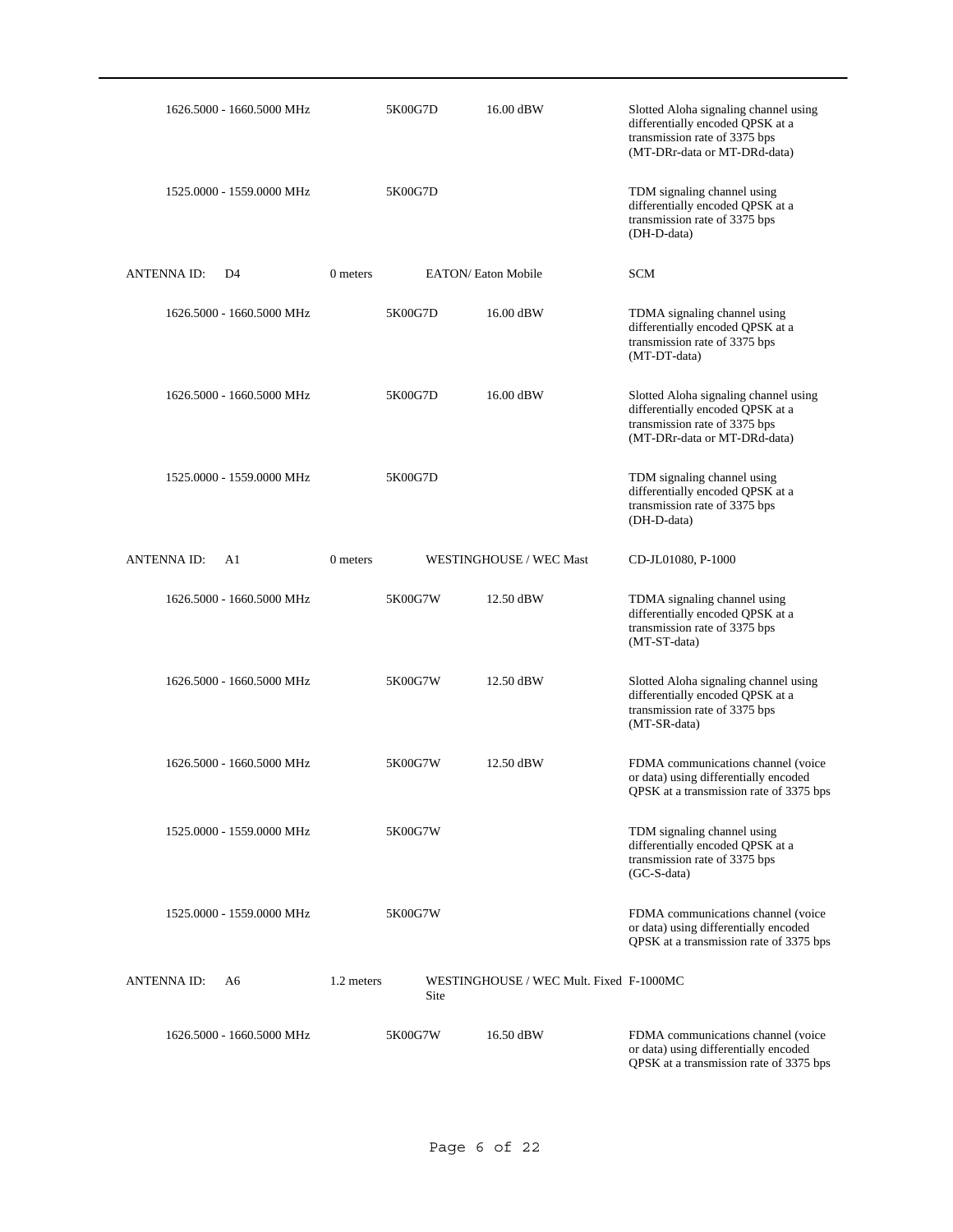| 1626.5000 - 1660.5000 MHz | 5K00G7W       | 16.50 dBW                         | TDMA signaling channel using<br>differentially encoded QPSK at a<br>transmission rate of 3375 bps<br>(MT-ST-data)          |
|---------------------------|---------------|-----------------------------------|----------------------------------------------------------------------------------------------------------------------------|
| 1626.5000 - 1660.5000 MHz | 5K00G7W       | 16.50 dBW                         | Slotted Aloha signaling channel using<br>differentially encoded QPSK at a<br>transmission rate of 3375 bps<br>(MT-SR-data) |
| 1525.0000 - 1559.0000 MHz | 5K00G7W       |                                   | TDM signaling channel using<br>differentially encoded QPSK at a<br>transmission rate of 3375 bps<br>$(GC-S-data)$          |
| 1525.0000 - 1559.0000 MHz | 5K00G7W       |                                   | FDMA communications channel (voice<br>or data) using differentially encoded<br>QPSK at a transmission rate of 3375 bps     |
| ANTENNA ID:<br>A7         | $0.46$ meters | WESTINGHOUSE / KVH SC<br>Maritime | M-1015, D-100HF                                                                                                            |
| 1626.5000 - 1660.5000 MHz | 5K00G7W       | 16.50 dBW                         | TDMA signaling channel using<br>differentially encoded QPSK at a<br>transmission rate of 3375 bps<br>(MT-ST-data)          |
| 1626.5000 - 1660.5000 MHz | 5K00G7W       | 16.50 dBW                         | Slotted Aloha signaling channel using<br>differentially encoded QPSK at a<br>transmission rate of 3375 bps<br>(MT-SR-data) |
| 1626.5000 - 1660.5000 MHz | 5K00G7W       | 16.50 dBW                         | FDMA communications channel (voice<br>or data) using differentially encoded<br>QPSK at a transmission rate of 3375 bps     |
| 1525.0000 - 1559.0000 MHz | 5K00G7W       |                                   | FDMA communications channel (voice<br>or data) using differentially encoded<br>QPSK at a transmission rate of 3375 bps     |
| 1525.0000 - 1559.0000 MHz | 5K00G7W       |                                   | TDM signaling channel using<br>differentially encoded QPSK at a<br>transmission rate of 3375 bps<br>$(GC-S-data)$          |
| ANTENNA ID:<br>A8         | 0 meters      | MITSUBISHI / MELCO Dome           | AU200A, ST-111D                                                                                                            |
| 1626.5000 - 1660.5000 MHz | 5K00G7W       | 15.00 dBW                         | TDMA signaling channel using<br>differentially encoded QPSK at a<br>transmission rate of 3375 bps<br>(MT-ST-data)          |
| 1626.5000 - 1660.5000 MHz | 5K00G7W       | 15.00 dBW                         | Slotted Aloha signaling channel using<br>differentially encoded QPSK at a<br>transmission rate of 3375 bps<br>(MT-SR-data) |
| 1626.5000 - 1660.5000 MHz | 5K00G7W       | 15.00 dBW                         | FDMA communications channel (voice<br>or data) using differentially encoded<br>QPSK at a transmission rate of 3375 bps     |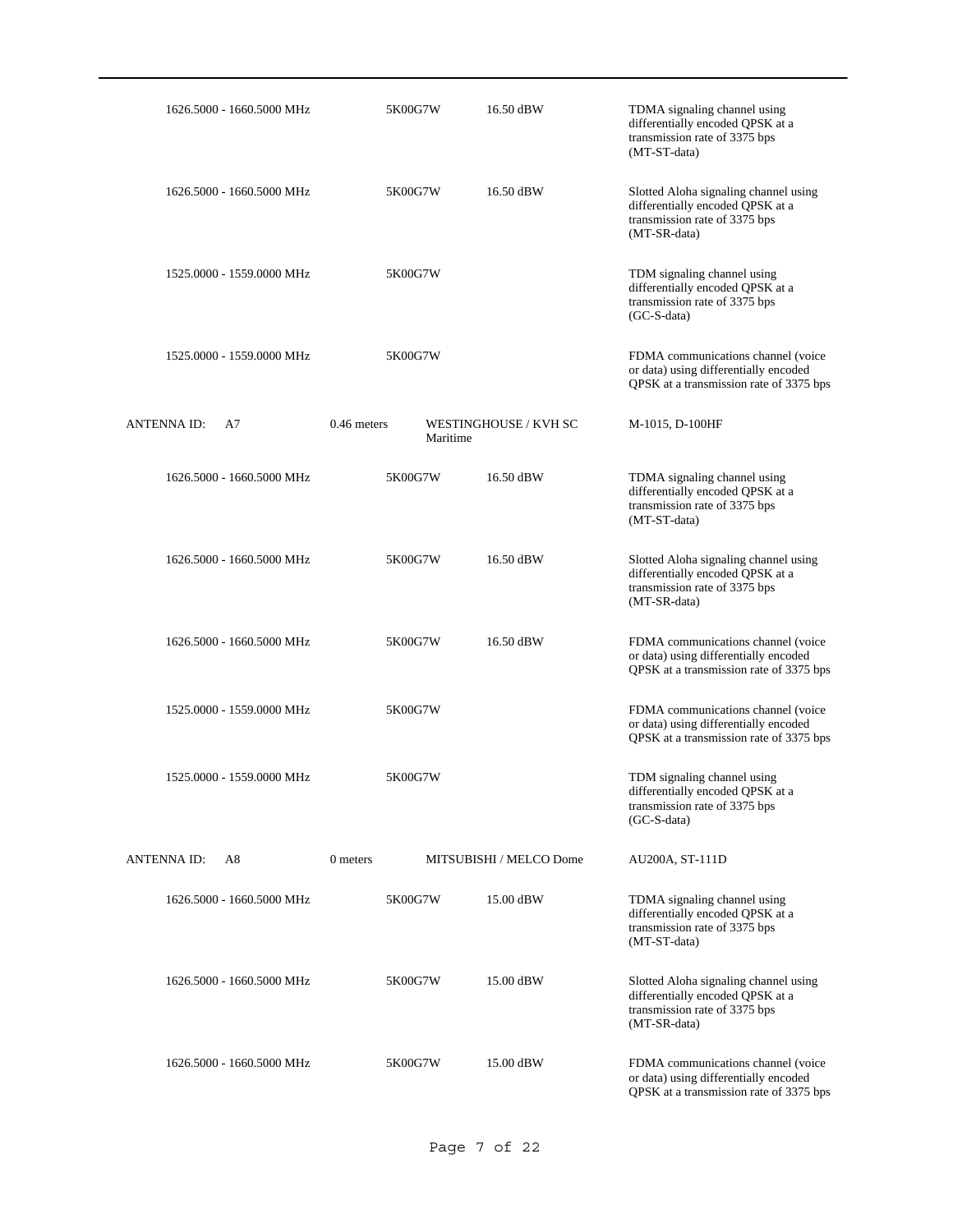| 1525.0000 - 1559.0000 MHz           | 5K00G7W       |                               | TDM signaling channel using<br>differentially encoded QPSK at a<br>transmission rate of 3375 bps<br>$(GC-S-data)$          |
|-------------------------------------|---------------|-------------------------------|----------------------------------------------------------------------------------------------------------------------------|
| 1525,0000 - 1559,0000 MHz           | 5K00G7W       |                               | FDMA communications channel (voice<br>or data) using differentially encoded<br>QPSK at a transmission rate of 3375 bps     |
| <b>ANTENNAID:</b><br>A <sup>9</sup> | $0.6$ meters  | MITSUBISHI / MELCO Fixed Site | AU500A, ST-121                                                                                                             |
| 1626.5000 - 1660.5000 MHz           | 5K00G7W       | 16.50 dBW                     | TDMA signaling channel using<br>differentially encoded QPSK at a<br>transmission rate of 3375 bps<br>(MT-ST-data)          |
| 1626.5000 - 1660.5000 MHz           | 5K00G7W       | 16.50 dBW                     | Slotted Aloha signaling channel using<br>differentially encoded QPSK at a<br>transmission rate of 3375 bps<br>(MT-SR-data) |
| 1626.5000 - 1660.5000 MHz           | 5K00G7W       | 16.50 dBW                     | FDMA communications channel (voice<br>or data) using differentially encoded<br>QPSK at a transmission rate of 3375 bps     |
| 1525.0000 - 1559.0000 MHz           | 5K00G7W       |                               | TDM signaling channel using<br>differentially encoded QPSK at a<br>transmission rate of 3375 bps<br>$(GC-S-data)$          |
|                                     |               |                               |                                                                                                                            |
| 1525.0000 - 1559.0000 MHz           | 5K00G7W       |                               | FDMA communications channel (voice)<br>or data) using differentially encoded<br>QPSK at a transmission rate of 3375 bps    |
| <b>ANTENNAID:</b><br>A10            | $0.35$ meters | MITSUBISHI / MELCO Briefcase  | ST151                                                                                                                      |
| 1626.5000 - 1660.5000 MHz           | 5K00G7W       | 16.50 dBW                     | TDMA signaling channel using<br>differentially encoded QPSK at a<br>transmission rate of 3375 bps<br>(MT-ST-data)          |
| 1626.5000 - 1660.5000 MHz           | 5K00G7W       | 16.50 dBW                     | Slotted Aloha signaling channel using<br>differentially encoded QPSK at a<br>transmission rate of 3375 bps<br>(MT-SR-data) |
| 1626.5000 - 1660.5000 MHz           | 5K00G7W       | 16.50 dBW                     | FDMA communications channel (voice<br>or data) using differentially encoded<br>QPSK at a transmission rate of 3375 bps     |
| 1525.0000 - 1559.0000 MHz           | 5K00G7W       |                               | TDM signaling channel using<br>differentially encoded QPSK at a<br>transmission rate of 3375 bps<br>$(GC-S-data)$          |
| 1525.0000 - 1559.0000 MHz           | 5K00G7W       |                               | FDMA communications channel (voice<br>or data) using differentially encoded<br>QPSK at a transmission rate of 3375 bps     |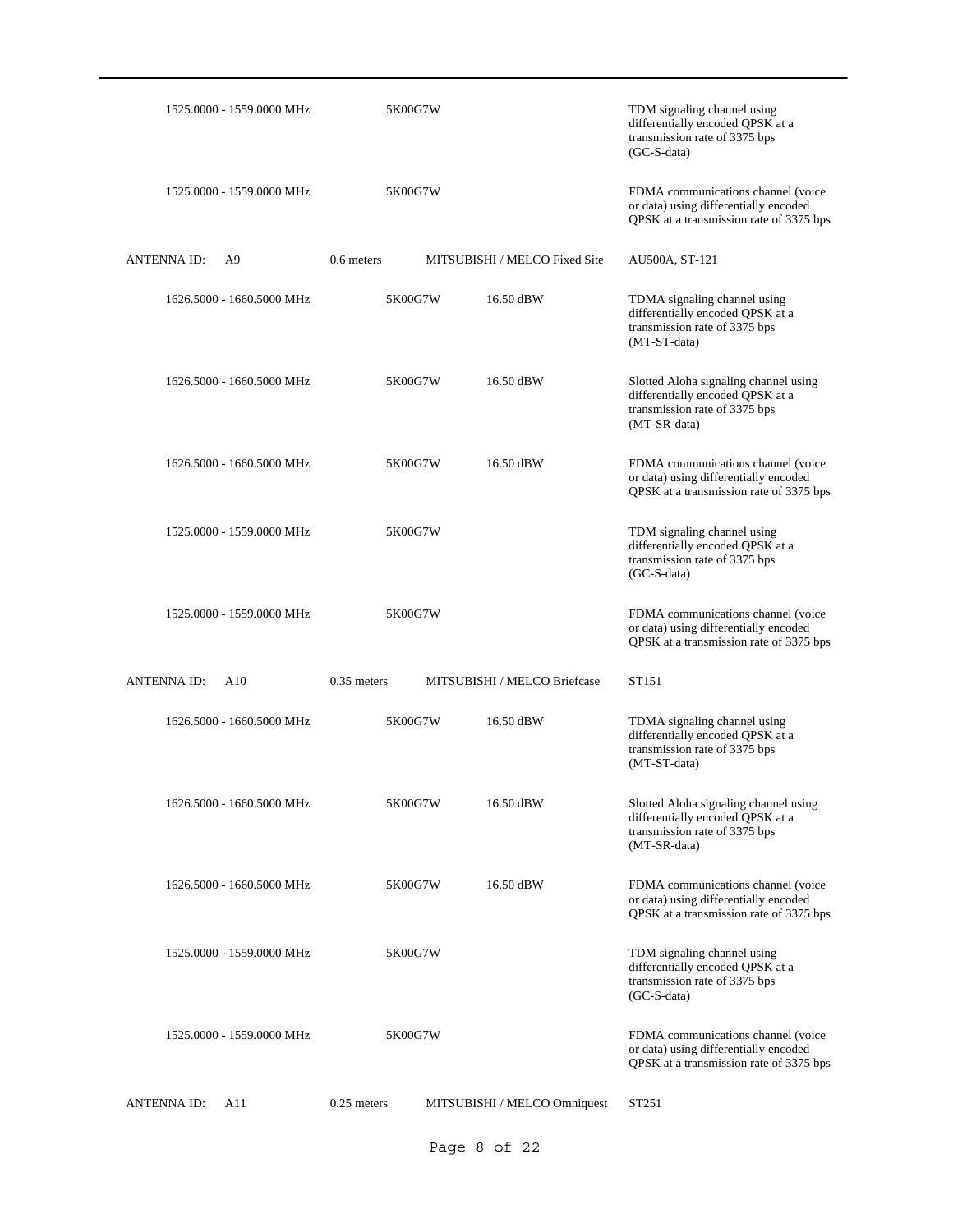| 1626.5000 - 1660.5000 MHz | 5K00G7W  | 16.50 dBW                                | TDMA signaling channel using<br>differentially encoded QPSK at a<br>transmission rate of 3375 bps<br>(MT-ST-data)          |
|---------------------------|----------|------------------------------------------|----------------------------------------------------------------------------------------------------------------------------|
| 1626.5000 - 1660.5000 MHz | 5K00G7W  | 16.50 dBW                                | Slotted Aloha signaling channel using<br>differentially encoded QPSK at a<br>transmission rate of 3375 bps<br>(MT-SR-data) |
| 1626.5000 - 1660.5000 MHz | 5K00G7W  | 16.50 dBW                                | FDMA communications channel (voice<br>or data) using differentially encoded<br>QPSK at a transmission rate of 3375 bps     |
| 1525.0000 - 1559.0000 MHz | 5K00G7W  |                                          | TDM signaling channel using<br>differentially encoded QPSK at a<br>transmission rate of 3375 bps<br>$(GC-S-data)$          |
| 1525.0000 - 1559.0000 MHz | 5K00G7W  |                                          | FDMA communications channel (voice)<br>or data) using differentially encoded<br>QPSK at a transmission rate of 3375 bps    |
| <b>ANTENNA ID:</b><br>A19 | 0 meters | WEC D-1000MH MARITIME DOME CDJL01003-G02 |                                                                                                                            |
| 1626.5000 - 1660.5000 MHz | 5K00G7W  | 16.50 dBW                                | TDMA signaling channel using<br>differentially encoded QPSK at a<br>transmission rate of 3375 bps<br>(MT-ST-data)          |
| 1626.5000 - 1660.5000 MHz | 5K00G7W  | 16.50 dBW                                | Slotted Aloha signaling channel using<br>differentially encoded QPSK at a<br>transmission rate of 3375 bps<br>(MT-SR-data) |
| 1626.5000 - 1660.5000 MHz | 5K00G7W  | 16.50 dBW                                | FDMA communications channel (voice<br>or data) using differentially encoded<br>QPSK at a transmission rate of 3375 bps     |
| 1525,0000 - 1559,0000 MHz | 5K00G7W  |                                          | TDM signaling channel using<br>differentially encoded QPSK at a<br>transmission rate of 3375 bps<br>$(GC-S-data)$          |
| 1525,0000 - 1559,0000 MHz | 5K00G7W  |                                          | FDMA communications channel (voice<br>or data) using differentially encoded<br>QPSK at a transmission rate of 3375 bps     |
| ANTENNA ID:<br>A20        | 0 meters | MITSUBISHI / MELCO DOME                  | AU201A, ST-211D                                                                                                            |
| 1626.5000 - 1660.5000 MHz | 5K00G7W  | 15.00 dBW                                | Slotted Aloha signaling channel using<br>differentially encoded QPSK at a<br>transmission rate of 3375 bps<br>(MT-SR-data) |
| 1626.5000 - 1660.5000 MHz | 5K00G7W  | 15.00 dBW                                | FDMA communications channel (voice<br>or data) using differentially encoded<br>QPSK at a transmission rate of 3375 bps     |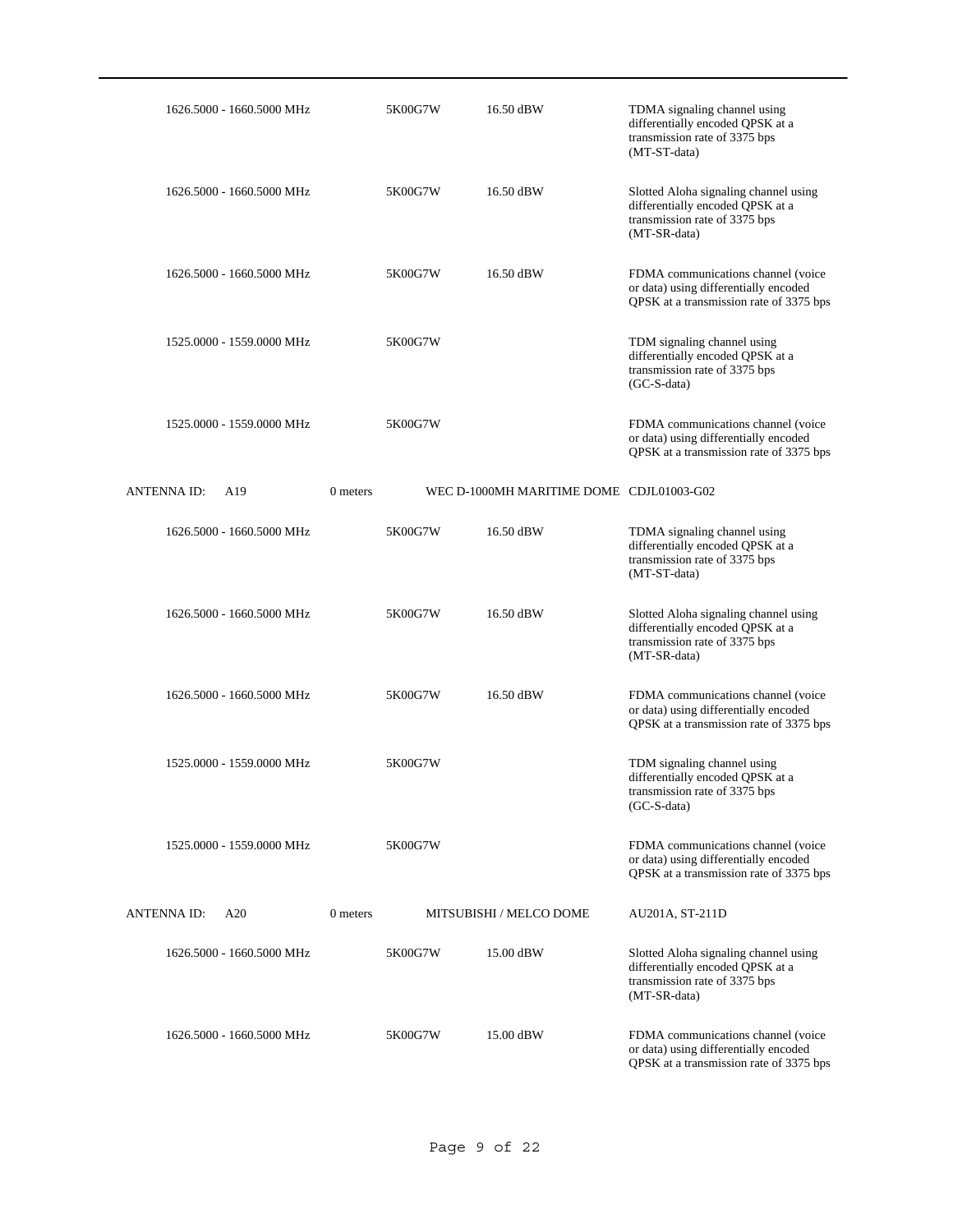| 1626.5000 - 1559.0000 MHz | 5K00G7W      | 15.00 dBW                | TDMA signaling channel using<br>differentially encoded QPSK at a<br>transmission rate of 3375 bps<br>(MT-ST-data)          |
|---------------------------|--------------|--------------------------|----------------------------------------------------------------------------------------------------------------------------|
| 1525.0000 - 1559.0000 MHz | 5K00G7W      |                          | TDM signaling channel using<br>differentially encoded QPSK at a<br>transmission rate of 3375 bps<br>$(GC-S-data)$          |
| 1525.0000 - 1559.0000 MHz | 5K00G7W      |                          | FDMA communications channel (voice<br>or data) using differentially encoded<br>QPSK at a transmission rate of 3375 bps     |
| ANTENNA ID:<br>A21        | $0.6$ meters | MITSUBISHI / MELCO Fixed | AU601A, ST-221                                                                                                             |
| 1626.5000 - 1660.5000 MHz | 5K00G7W      | 16.50 dBW                | TDMA signaling channel using<br>differentially encoded QPSK at a<br>transmission rate of 3375 bps<br>(MT-ST-data)          |
| 1626.5000 - 1660.5000 MHz | 5K00G7W      | 16.50 dBW                | Slotted Aloha signaling channel using<br>differentially encoded QPSK at a<br>transmission rate of 3375 bps<br>(MT-SR-data) |
| 1626.5000 - 1660.5000 MHz | 5K00G7W      | 16.50 dBW                | FDMA communications channel (voice<br>or data) using differentially encoded<br>QPSK at a transmission rate of 3375 bps     |
| 1525.0000 - 1559.0000 MHz | 5K00G7W      |                          | TDM signaling channel using<br>differentially encoded QPSK at a<br>transmission rate of 3375 bps<br>(GC-S-data)            |
| 1525.0000 - 1559.0000 MHz | 5K00G7W      |                          | FDMA communications channel (voice<br>or data) using differentially encoded<br>QPSK at a transmission rate of 3375 bps     |
| <b>ANTENNAID:</b><br>A22  | $0.3$ meters | <b>KVH TRACPHONE</b>     | AU900A, ST131                                                                                                              |
| 1626.5000 - 1660.5000 MHz | 5K00G7W      | 11.00 dBW                | TDMA signaling channel using<br>differentially encoded QPSK at a<br>transmission rate of 3375 bps<br>(MT-ST-data)          |
| 1626.5000 - 1660.5000 MHz | 5K00G7W      | 11.00 dBW                | Slotted Aloha signaling channel using<br>differentially encoded QPSK at a<br>transmission rate of 3375 bps<br>(MT-SR-data) |
| 1626.5000 - 1660.5000 MHz | 5K00G7W      | 11.00 dBW                | FDMA communications channel (voice<br>or data) using differentially encoded<br>QPSK at a transmission rate of 3375 bps     |
| 1525.0000 - 1559.0000 MHz | 5K00G7W      |                          | TDM signaling channel using<br>differentially encoded QPSK at a<br>transmission rate of 3375 bps<br>(GC-S-data)            |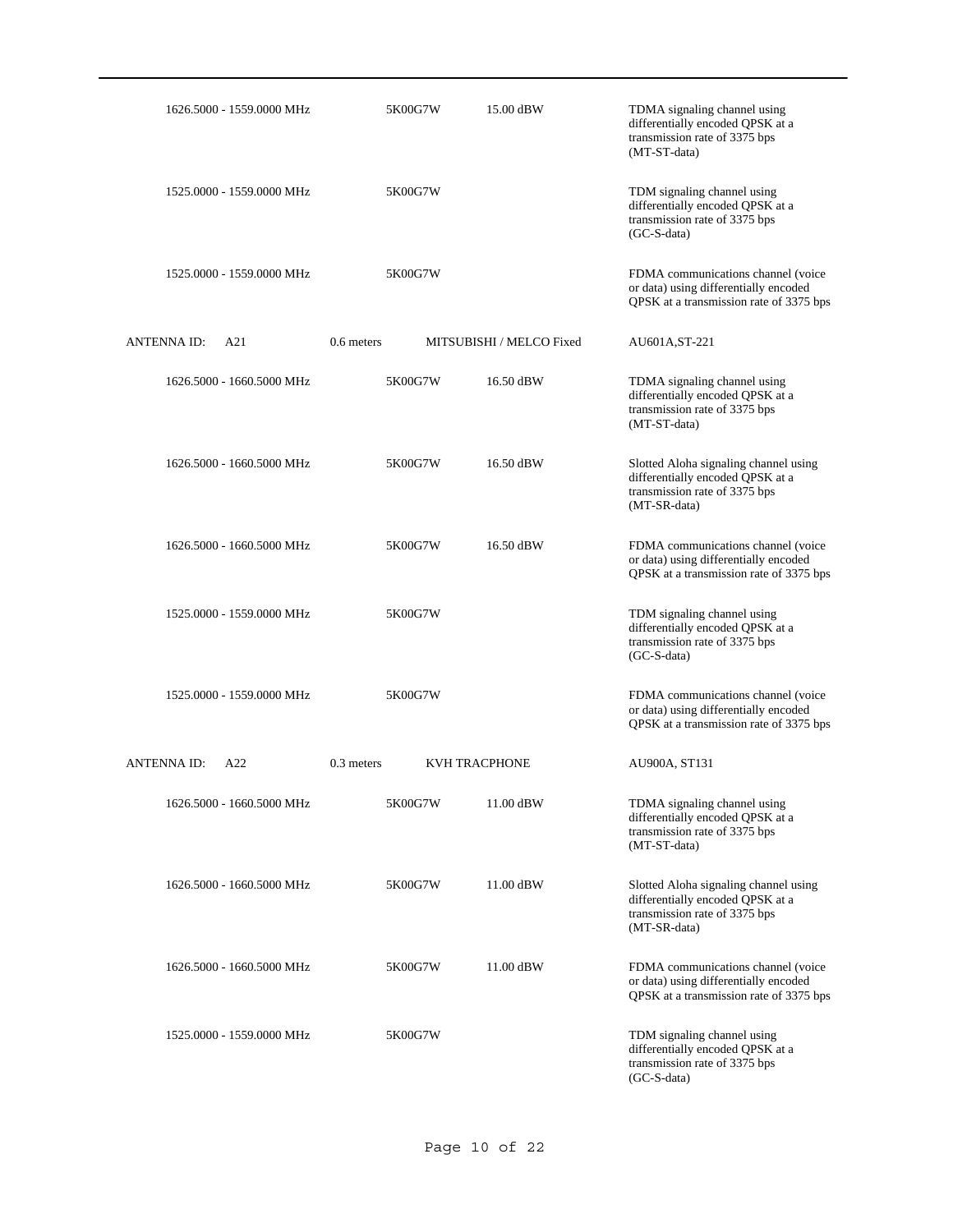|                    | 1525.0000 - 1559.0000 MHz |          | 5K00G7W        |                                                  | FDMA communications channel (voice<br>or data) using differentially encoded<br>QPSK at a transmission rate of 3375 bps     |
|--------------------|---------------------------|----------|----------------|--------------------------------------------------|----------------------------------------------------------------------------------------------------------------------------|
| <b>ANTENNA ID:</b> | A23                       | 0 meters |                | MITSUBISHI / MELCO MAST                          | AU110A, ST111                                                                                                              |
|                    | 1626.5000 - 1660.5000 MHz |          | 5K00G7W        | 16.50 dBW                                        | TDMA signaling channel using<br>differentially encoded QPSK at a<br>transmission rate of 3375 bps<br>(MT-ST-data)          |
|                    | 1626.5000 - 1660.5000 MHz |          | 5K00G7W        | 16.50 dBW                                        | Slotted Aloha signaling channel using<br>differentially encoded QPSK at a<br>transmission rate of 3375 bps<br>(MT-SR-data) |
|                    | 1626.5000 - 1660.5000 MHz |          | 5K00G7W        | 16.50 dBW                                        | FDMA communications channel (voice<br>or data) using differentially encoded<br>QPSK at a transmission rate of 3375 bps     |
|                    | 1525,0000 - 1559,0000 MHz |          | 5K00G7W        |                                                  | TDM signaling channel using<br>differentially encoded QPSK at a<br>transmission rate of 3375 bps<br>(GC-S-data)            |
|                    | 1525,0000 - 1559,0000 MHz |          | 5K00G7W        |                                                  | FDMA communications channel (voice<br>or data) using differentially encoded<br>QPSK at a transmission rate of 3375 bps     |
| <b>ANTENNA ID:</b> | A12                       | 0 meters | CAL / Calquest |                                                  | CQ100                                                                                                                      |
|                    | 1626.5000 - 1660.5000 MHz |          | 5K00G7W        | 16.50 dBW                                        | TDMA signaling channel using<br>differentially encoded QPSK at a<br>transmission rate of 3375 bps<br>(MT-ST-data)          |
|                    | 1626.5000 - 1660.5000 MHz |          | 5K00G7W        | 16.50 dBW                                        | Slotted Aloha signaling channel using<br>differentially encoded QPSK at a<br>transmission rate of 3375 bps<br>(MT-SR-data) |
|                    | 1626.5000 - 1660.5000 MHz |          | 5K00G7W        | 16.50 dBW                                        | FDMA communications channel (voice)<br>or data) using differentially encoded<br>QPSK at a transmission rate of 3375 bps    |
|                    | 1525.0000 - 1559.0000 MHz |          | 5K00G7W        |                                                  | TDM signaling channel using<br>differentially encoded QPSK at a<br>transmission rate of 3375 bps<br>$(GC-S-data)$          |
|                    | 1525.0000 - 1559.0000 MHz |          | 5K00G7W        |                                                  | FDMA communications channel (voice<br>or data) using differentially encoded<br>QPSK at a transmission rate of 3375 bps     |
| <b>ANTENNA ID:</b> | A13                       | 0 meters |                | MITSUBISHI / MELCO<br><b>Transportation Dome</b> | <b>AU400A</b>                                                                                                              |
|                    | 1626.5000 - 1660.5000 MHz |          | 5K00G7W        | 16.50 dBW                                        | TDMA signaling channel using<br>differentially encoded QPSK at a<br>transmission rate of 3375 bps<br>(MT-ST-data)          |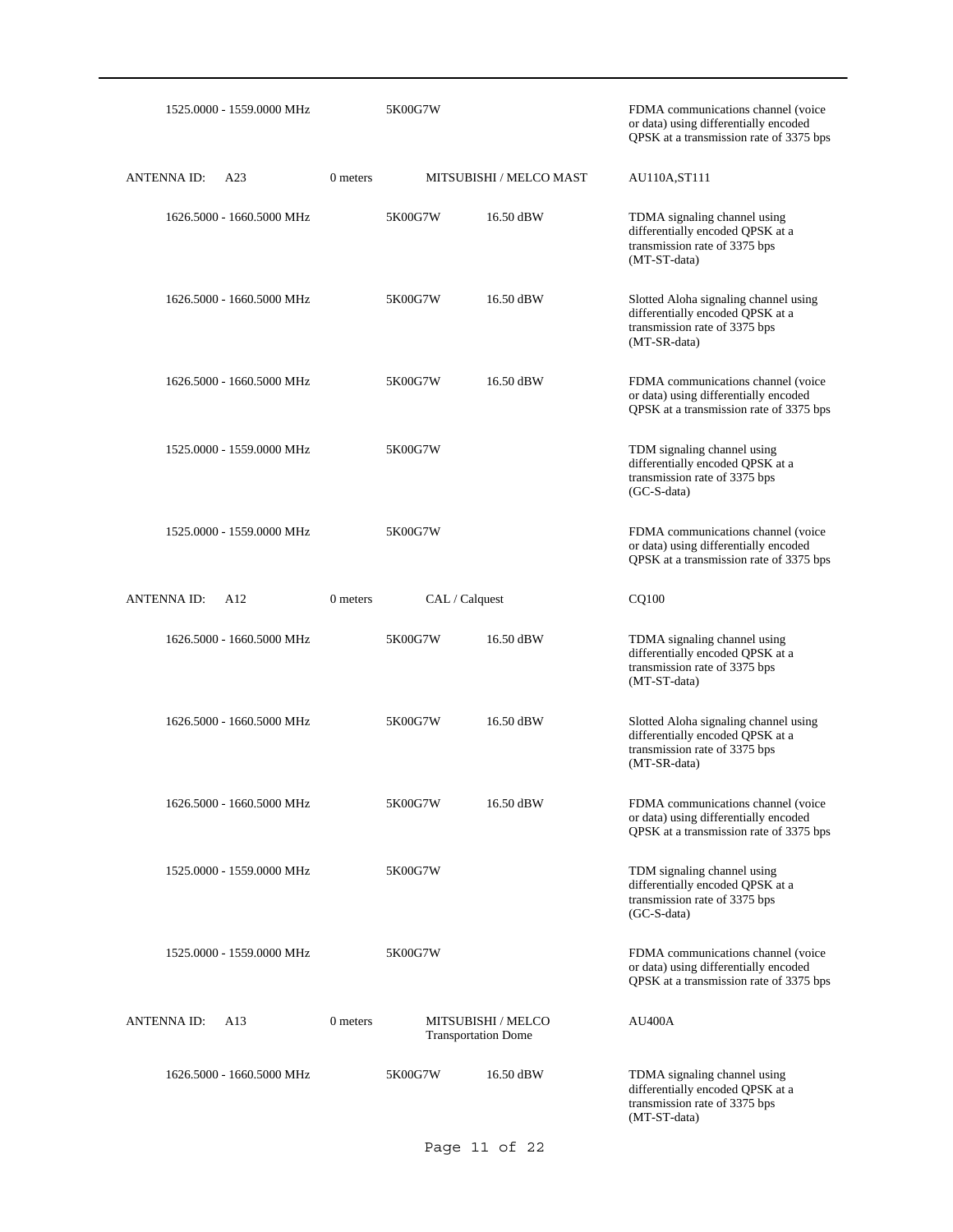| 1626.5000 - 1660.5000 MHz            | 5K00G7W                | 16.50 dBW                              | Slotted Aloha signaling channel using<br>differentially encoded QPSK at a<br>transmission rate of 3375 bps<br>(MT-SR-data)                 |
|--------------------------------------|------------------------|----------------------------------------|--------------------------------------------------------------------------------------------------------------------------------------------|
| 1626.5000 - 1660.5000 MHz            | 5K00G7W                | 16.50 dBW                              | FDMA communications channel (voice<br>or data) using differentially encoded<br>QPSK at a transmission rate of 3375 bps                     |
| 1525.0000 - 1559.0000 MHz            | 5K00G7W                |                                        | TDM signaling channel using<br>differentially encoded QPSK at a<br>transmission rate of 3375 bps<br>(GC-S-data)                            |
| 1525.0000 - 1559.0000 MHz            | 5K00G7W                |                                        | FDMA communications channel (voice<br>or data) using differentially encoded<br>QPSK at a transmission rate of 3375 bps                     |
| <b>ANTENNA ID:</b><br>D1             | 0 meters<br>Dome       | WESTINGHOUSE / WEC Contour             | CD-JL01003                                                                                                                                 |
| 1626.5000 - 1660.5000 MHz            | 5K00G7D                | 16.50 dBW                              | TDMA signaling channel using<br>differentially encoded QPSK at a<br>transmission rate of 3375 bps<br>(MT-DT-data)                          |
| 1626.5000 - 1660.5000 MHz            | 5K00G7D                | 16.50 dBW                              | Slotted Aloha signaling channel using<br>differentially encoded QPSK at a<br>transmission rate of 3375 bps<br>(MT-DRr-data or MT-DRd-data) |
| 1525.0000 - 1559.0000 MHz            | 5K00G7D                |                                        | TDM signaling channel using<br>differentially encoded QPSK at a<br>transmission rate of 3375 bps<br>(DH-D-data)                            |
| <b>ANTENNA ID:</b><br>D <sub>2</sub> | $0.415$ meters<br>Site | NARROWBAND / Narrowband Fixed RST 2000 |                                                                                                                                            |
| 1626.5000 - 1660.5000 MHz            | 5K00G7D                | 13.80 dBW                              | TDMA signaling channel using<br>differentially encoded QPSK at a<br>transmission rate of 3375 bps<br>(MT-DT-data)                          |
| 1626.5000 - 1660.5000 MHz            | 5K00G7D                | 13.80 dBW                              | Slotted Aloha signaling channel using<br>differentially encoded QPSK at a<br>transmission rate of 3375 bps<br>(MT-DRr-data or MT-DRd-data) |
| 1525,0000 - 1559,0000 MHz            | 5K00G7D                |                                        | TDM signaling channel using<br>differentially encoded QPSK at a<br>transmission rate of 3375 bps<br>(DH-D-data)                            |
| <b>ANTENNA ID:</b><br>D5             |                        | EMS / Packet Data / half duplex        | <b>PDT-100</b>                                                                                                                             |
| 1626.5000 - 1660.5000 MHz            | 5K00G7D                | 11.50 dBW                              | TDMA signaling channel using<br>differentially encoded QPSK at a<br>transmission rate of 3375 bps<br>(MT-ST-data)                          |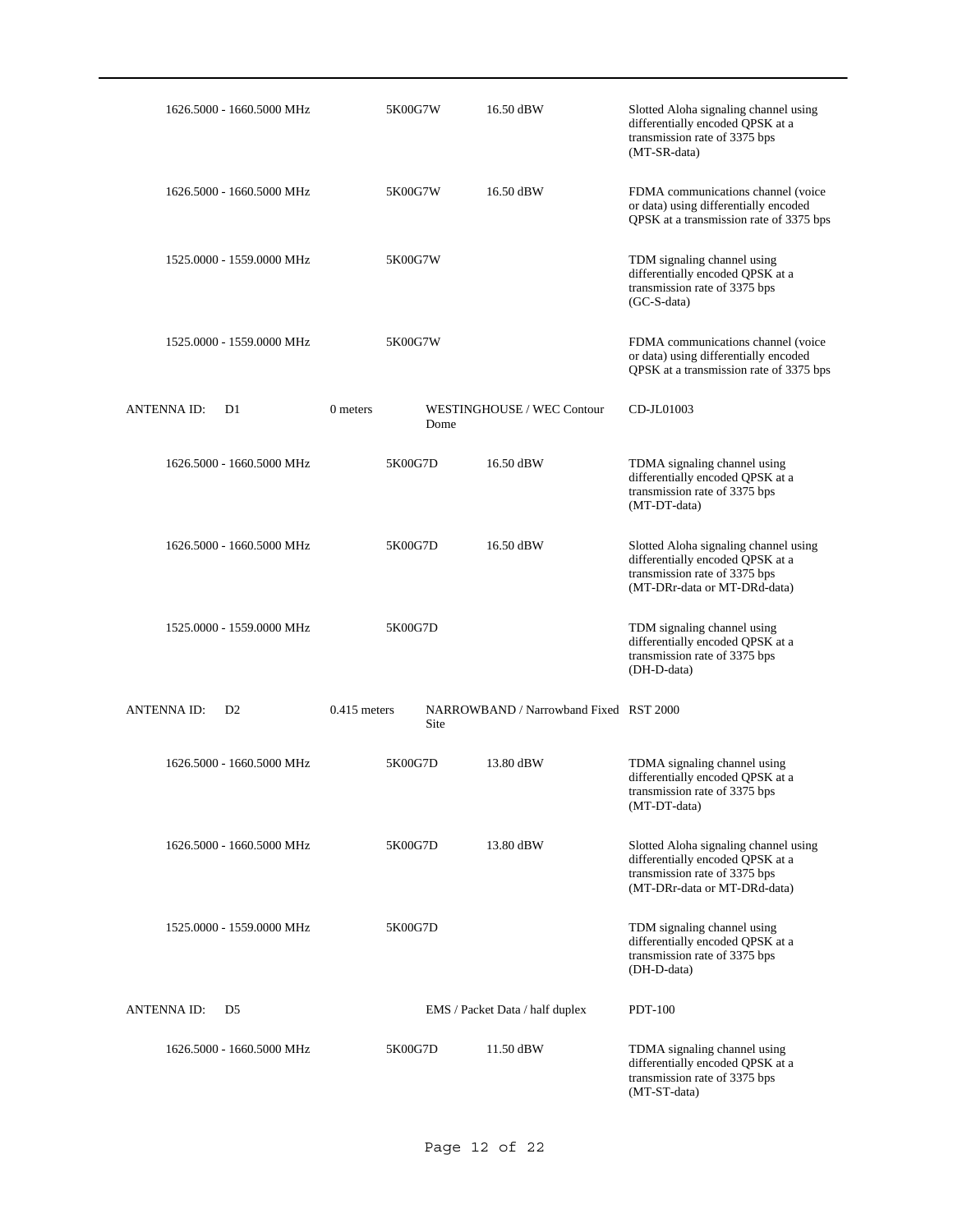| 1626.5000 - 1660.5000 MHz | 5K00G7D                | 11.50 dBW                    | Slotted Aloha signaling channel using<br>differentially encoded QPSK at a<br>transmission rate of 3375 bps<br>(MT-SR-data) |
|---------------------------|------------------------|------------------------------|----------------------------------------------------------------------------------------------------------------------------|
| 1525.0000 - 1559.0000 MHz | 5K00G7D                |                              | TDM signaling channel using<br>differentially encoded QPSK at a<br>transmission rate of 3375 bps<br>$(GC-S-data)$          |
| 1525.0000 - 1559.0000 MHz | 5K00G7D                |                              | FDMA communications channel (voice<br>or data) using differentially encoded<br>QPSK at a transmission rate of 3375 bps     |
| <b>ANTENNA ID:</b><br>A14 | $0.46$ meters<br>Fixed | MITSUBISHI / MELCO Omniquest | OQFAU, ST251                                                                                                               |
| 1626.5000 - 1660.5000 MHz | 5K00G7W                | 16.50 dBW                    | TDMA signaling channel using<br>differentially encoded QPSK at a<br>transmission rate of 3375 bps<br>(MT-ST-data)          |
| 1626.5000 - 1660.5000 MHz | 5K00G7W                | 16.50 dBW                    | Slotted Aloha signaling channel using<br>differentially encoded QPSK at a<br>transmission rate of 3375 bps<br>(MT-SR-data) |
| 1626.5000 - 1660.5000 MHz | 5K00G7W                | 16.50 dBW                    | FDMA communications channel (voice<br>or data) using differentially encoded<br>QPSK at a transmission rate of 3375 bps     |
| 1525.0000 - 1559.0000 MHz | 5K00G7W                | $0.00$ dBW                   | TDM signaling channel using<br>differentially encoded QPSK at a<br>transmission rate of 3375 bps<br>$(GC-S-data)$          |
| 1525.0000 - 1559.0000 MHz | 5K00G7W                | $0.00$ dBW                   | FDMA communications channel (voice<br>or data) using differentially encoded<br>QPSK at a transmission rate of 3375 bps     |
| ANTENNA ID:<br>A15        | $0.85$ meters          | MITSUBISHI / MELCO Fixed     | AU601B, ST221M                                                                                                             |
| 1626.5000 - 1660.5000 MHz | 5K00G7W                | 16.50 dBW                    | TDMA signaling channel using<br>differentially encoded QPSK at a<br>transmission rate of 3375 bps<br>(MT-ST-data)          |
| 1626.5000 - 1660.5000 MHz | 5K00G7W                | 16.50 dBW                    | Slotted Aloha signaling channel using<br>differentially encoded QPSK at a<br>transmission rate of 3375 bps<br>(MT-SR-data) |
| 1626.5000 - 1660.5000 MHz | 5K00G7W                | 16.50 dBW                    | FDMA communications channel (voice<br>or data) using differentially encoded<br>QPSK at a transmission rate of 3375 bps     |
| 1525,0000 - 1559,0000 MHz | 5K00G7W                |                              | TDM signaling channel using<br>differentially encoded QPSK at a<br>transmission rate of 3375 bps<br>(GC-S-data)            |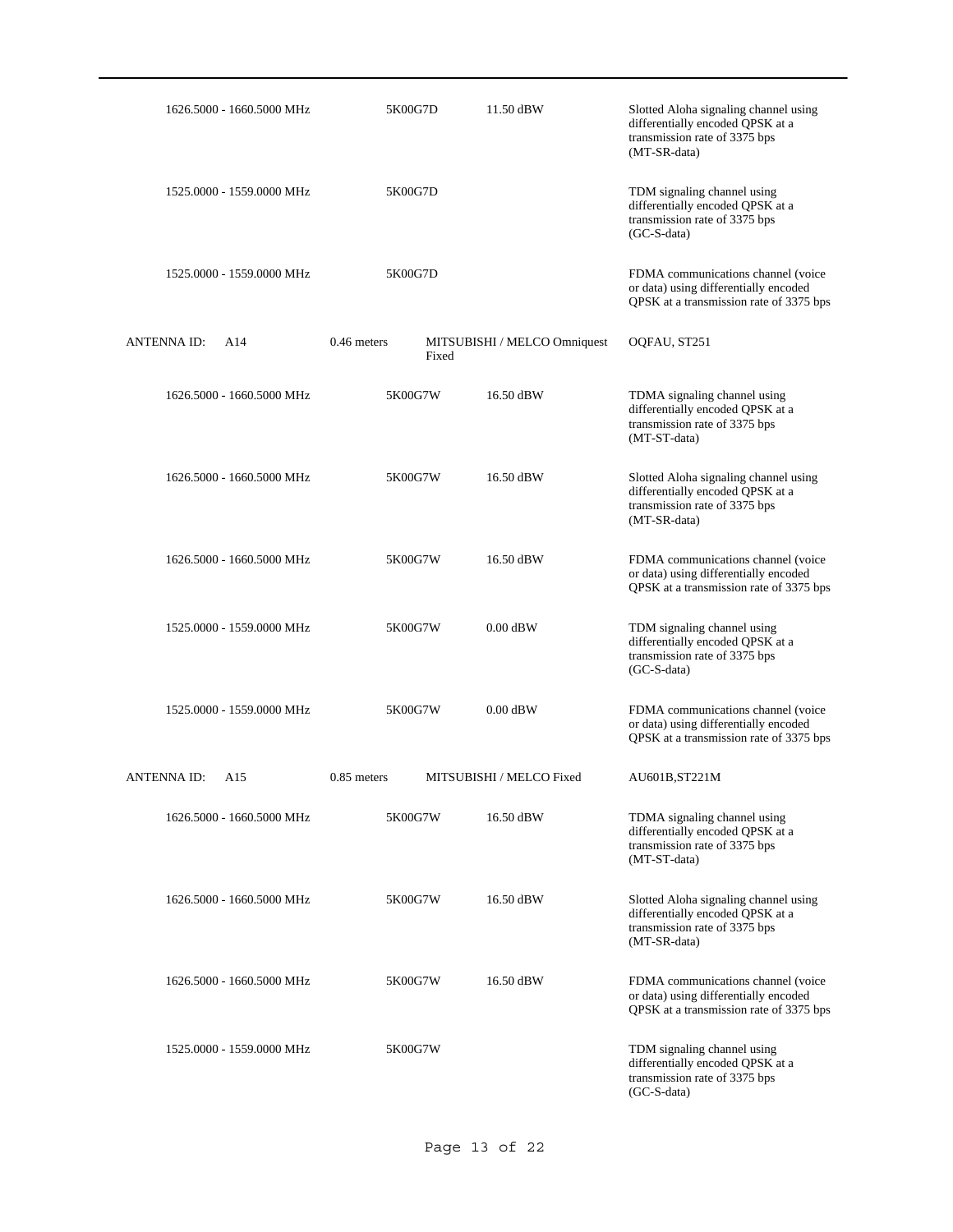| 1525.0000 - 1559.0000 MHz | 5K00G7W                          |                         | FDMA communications channel (voice<br>or data) using differentially encoded<br>QPSK at a transmission rate of 3375 bps     |
|---------------------------|----------------------------------|-------------------------|----------------------------------------------------------------------------------------------------------------------------|
| <b>ANTENNA ID:</b><br>A16 | $0.46$ meters<br><b>EMS/GETS</b> |                         | 0955-A-0100                                                                                                                |
| 1626.5000 - 1660.5000 MHz | 5K00G7W                          | 17.50 dBW               | TDMA signaling channel using<br>differentially encoded QPSK at a<br>transmission rate of 3375 bps<br>(MT-ST-data)          |
| 1626.5000 - 1660.5000 MHz | 5K00G7W                          | 17.50 dBW               | Slotted Aloha signaling channel using<br>differentially encoded QPSK at a<br>transmission rate of 3375 bps<br>(MT-SR-data) |
| 1626.5000 - 1660.5000 MHz | 5K00G7W                          | 17.50 dBW               | FDMA communications channel (voice<br>or data) using differentially encoded<br>QPSK at a transmission rate of 3375 bps     |
| 1525.0000 - 1559.0000 MHz | 5K00G7W                          |                         | TDM signaling channel using<br>differentially encoded QPSK at a<br>transmission rate of 3375 bps<br>$(GC-S-data)$          |
| 1525.0000 - 1559.0000 MHz | 5K00G7W                          |                         | FDMA communications channel (voice<br>or data) using differentially encoded<br>QPSK at a transmission rate of 3375 bps     |
| <b>ANTENNAID:</b><br>A17  | $0.46$ meters<br><b>MARITIME</b> | WESTINGHOUSE/WEC M-1075 | M-1075, D-100HF                                                                                                            |
| 1626.5000 - 1660.5000 MHz | 5K00G7W                          | 16.50 dBW               | TDMA signaling channel using<br>differentially encoded QPSK at a<br>transmission rate of 3375 bps<br>(MT-ST-data)          |
| 1626.5000 - 1660.5000 MHz | 5K00G7W                          | 16.50 dBW               | Slotted Aloha signaling channel using<br>differentially encoded QPSK at a<br>transmission rate of 3375 bps<br>(MT-SR-data) |
| 1626.5000 - 1660.0000 MHz | 5K00G7W                          | 16.50 dBW               | FDMA communications channel (voice)                                                                                        |
|                           |                                  |                         | or data) using differentially encoded<br>QPSK at a transmission rate of 3375 bps                                           |
| 1525.0000 - 1559.0000 MHz | 5K00G7W                          |                         | TDM signaling channel using<br>differentially encoded QPSK at a<br>transmission rate of 3375 bps<br>$(GC-S-data)$          |
| 1525.0000 - 1559.0000 MHz | 5K00G7W                          |                         | FDMA communications channel (voice<br>or data) using differentially encoded<br>QPSK at a transmission rate of 3375 bps     |
| <b>ANTENNA ID:</b><br>A18 | 0 meters                         | WESTINGHOUSE/WEC D DOME | CD-JL01003, .D-1000H                                                                                                       |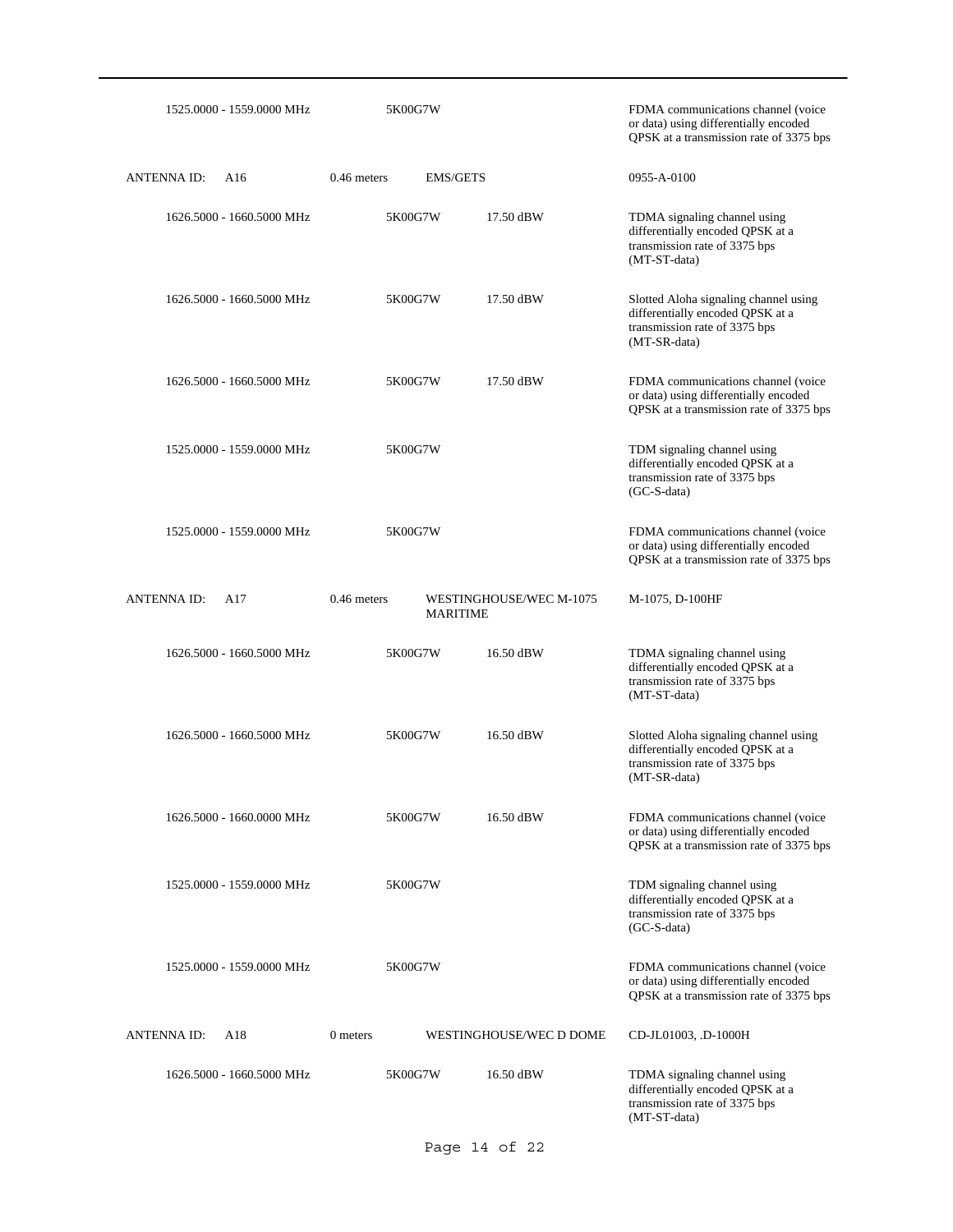| 1626.5000 - 1660.5000 MHz                                                                                         | 5K00G7W                                          | 16.50 dBW                     | Slotted Aloha signaling channel using<br>differentially encoded QPSK at a<br>transmission rate of 3375 bps<br>(MT-SR-data)                        |
|-------------------------------------------------------------------------------------------------------------------|--------------------------------------------------|-------------------------------|---------------------------------------------------------------------------------------------------------------------------------------------------|
| 1626.5000 - 1660.5000 MHz                                                                                         | 5K00G7W                                          | 16.50 dBW                     | FDMA communications channel (voice<br>or data) using differentially encoded<br>QPSK at a transmission rate of 3375 bps                            |
| 1525.0000 - 1559.0000 MHz                                                                                         | 5K00G7W                                          |                               | TDM signaling channel using<br>differentially encoded QPSK at a<br>transmission rate of 3375 bps<br>(GC-S-data)                                   |
| 1525.0000 - 1559.0000 MHz                                                                                         | 5K00G7W                                          |                               | FDMA communications channel (voice<br>or data) using differentially encoded<br>QPSK at a transmission rate of 3375 bps                            |
| <b>ANTENNA ID:</b><br>A24                                                                                         | $0.274$ meters                                   | <b>HUGHES NETWORK SYSTEMS</b> | MSAT-G2                                                                                                                                           |
| 1626.5000 - 1660.5000 MHz                                                                                         | 5K00G7W                                          | 16.00 dBW                     | FDMA communications channel (voice<br>or data)                                                                                                    |
| 1525.0000 - 1559.0000 MHz                                                                                         | 5K00G7W                                          |                               | FDMA communications channel (voice<br>or data)                                                                                                    |
| <b>Points of Communication:</b>                                                                                   |                                                  |                               |                                                                                                                                                   |
| $1 - AMC-1 - (101.0 W.L.)$                                                                                        |                                                  |                               |                                                                                                                                                   |
|                                                                                                                   |                                                  |                               |                                                                                                                                                   |
| $1 - MSAT-1 - (106.5 W.L.)$                                                                                       |                                                  |                               |                                                                                                                                                   |
| SES-MOD-20090831-01096<br>Application for Modification<br><b>Class of Station:</b><br><b>Fixed Earth Stations</b> | $E$ KA25                                         | Inmarsat Hawaii Inc.          |                                                                                                                                                   |
| <b>Nature of Service:</b><br><b>Fixed Satellite Service</b>                                                       |                                                  |                               |                                                                                                                                                   |
| C-band frequency bands. 3600-3700 MHz (space-to-earth) and 6425-6575 MHz (Earth-to-space)                         |                                                  |                               | Inmarsat Hawaii Inc. has filed a modification application to add new emission designators to their existing authorized license using the extended |
| SITE ID:<br>$\mathbf{1}$                                                                                          |                                                  |                               |                                                                                                                                                   |
| LOCATION:<br>21°40'14.60" N LAT.                                                                                  | KAM HIGHWAY, P.O. BOX 215, HONOLULU, HALEIWA, HI |                               | $158°2'3.10''$ W LONG.                                                                                                                            |
| ANTENNA ID:<br>-1                                                                                                 | 19 meters                                        | TIW (CFPA19M)                 | 19M                                                                                                                                               |
| 6538.5500 - 6558.5500 MHz                                                                                         | 20M0X2D                                          | 85.00 dBW                     | NAVIGATIONAL CARRIER via 4F1<br>and 4F3                                                                                                           |
| 6532.5200 - 6536.5200 MHz                                                                                         | 4M00X2D                                          | 85.00 dBW                     | NAVIGATIONAL CARRIER via 4F1<br>and 4F3                                                                                                           |
| 6425.0000 - 6575.0000 MHz                                                                                         | 200KG7D                                          | 80.70 dBW                     | DIGITAL DATA                                                                                                                                      |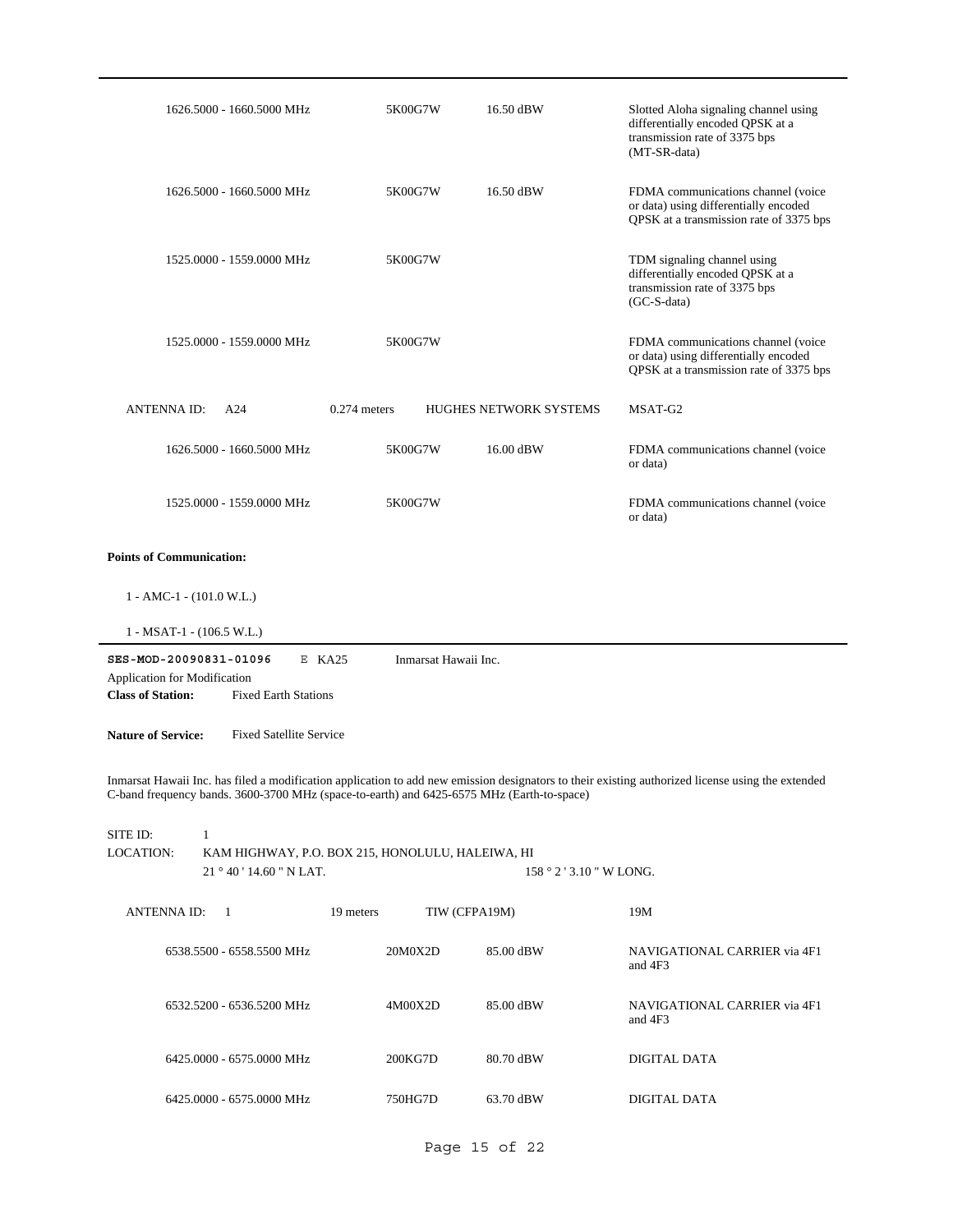| 6425.0000 - 6575.0000 MHz | 200KG7D | 80.70 dBW     | DIGITAL DATA/Feeder Link & AFC<br>via 4F1 and 4F3 |
|---------------------------|---------|---------------|---------------------------------------------------|
| 6425.0000 - 6575.0000 MHz | 750HG7D | 63.70 dBW     | DIGITAL DATA/Feeder Link & AFC<br>via 4F1 and 4F3 |
| 6390.3000 - 6425.0000 MHz | 800KFXD | 93.00 dBW     | TTC&M COMMAND AND RANGING<br><b>CARRIER</b>       |
| 6390.3000 - 6425.0000 MHz | 800KFXD | 93.00 dBW     | TTC&M COMMAND AND RANGING<br><b>CARRIER</b>       |
| 6350.6000 - 6360.0000 MHz | 800KFXD | 93.00 dBW     | TTC&M COMMAND AND RANGING<br><b>CARRIER</b>       |
| 6338.4000 - 6340.3000 MHz | 800KFXD | 93.00 dBW     | TTC&M COMMAND AND RANGING<br><b>CARRIER</b>       |
| 6338.0000 - 6342.0000 MHz | 1M40F2D | 89.00 dBW     | DIGITAL DATA/TTAC<br>(EMERGENCY)                  |
| 6338.0000 - 6342.0000 MHz | 1M40F3X | 89.00 dBW     | DIGITAL DATA/TTAC<br>(EMERGENCY)                  |
| 6338.0000 - 6342.0000 MHz | 1M40F2D | 69.00 dBW     | DIGITAL DATA/TTAC<br>(ON-STATION)                 |
| 6338.0000 - 6342.0000 MHz | 1M40F3X | 69.00 dBW     | DIGITAL DATA/TTAC<br>(ON-STATION)                 |
| 6338.0000 - 6342.0000 MHz | 1M40F2D | 77.00 dBW     | DIGITAL DATA/TTAC<br>(EMERGENCY)                  |
| 6338.0000 - 6342.0000 MHz | 1M40F3X | 77.00 dBW     | DIGITAL DATA /TTAC<br>(ON-STATION)                |
| 6242.0000 - 6308.1000 MHz | 800KFXD | 93.00 dBW     | TTC&M COMMAND AND RANGING<br><b>CARRIER</b>       |
| 6172.0000 - 6178.0000 MHz | 800KFXD | 93.00 dBW     | COMMAND/TTC&M                                     |
| 6172.0000 - 6178.0000 MHz | 800KFXD | 93.00 dBW     | TRACKING, TELEMETRY AND<br><b>RANGING CARRIER</b> |
| 6145.7000 - 6189.5000 MHz | 800KFXD | 93.00 dBW     | TTC&M COMMAND AND RANGING<br><b>CARRIER</b>       |
| 6098.6000 - 6115.4000 MHz | 800KFXD | 93.00 dBW     | TTC&M COMMAND AND RANGING<br><b>CARRIER</b>       |
| 6027.1000 - 6088.3000 MHz | 800KFXD | 93.00 dBW     | TTC&M COMMAND AND RANGING<br><b>CARRIER</b>       |
| 5990.0000 - 5996.8000 MHz | 800KFXD | 93.00 dBW     | TTC&M COMMAND AND RANGING<br><b>CARRIER</b>       |
| 5925.0000 - 6425.0000 MHz | 1M50F3X | 93.00 dBW     | TEST/TTC&M                                        |
|                           |         | Page 16 of 22 |                                                   |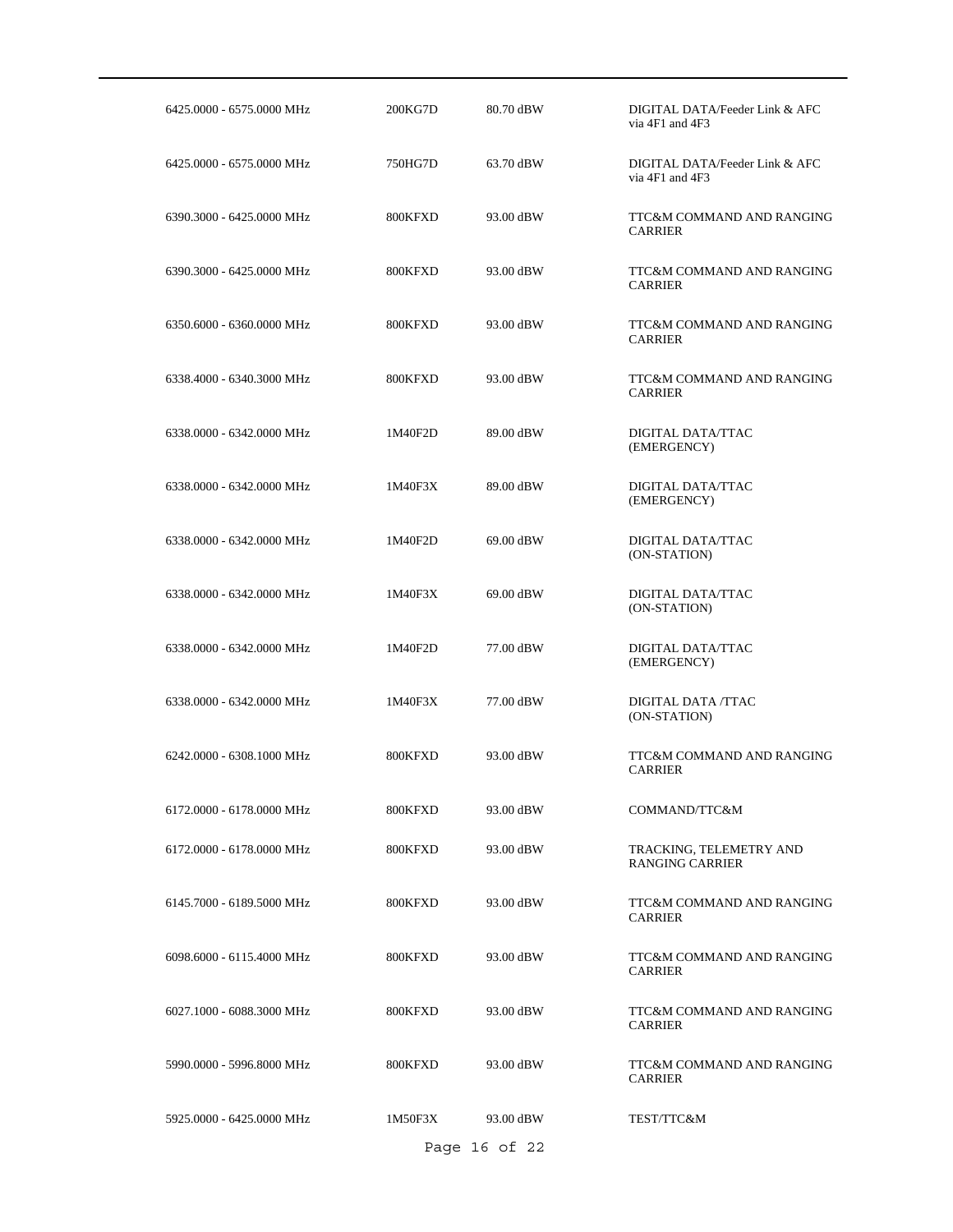| 5925.0000 - 5930.0000 MHz | 800KFXD | 93.00 dBW                  | TTC&M COMMAND AND RANGING<br><b>CARRIER</b>                                                           |
|---------------------------|---------|----------------------------|-------------------------------------------------------------------------------------------------------|
| 5850.0000 - 5925.0000 MHz | 1M50F3X | 93.00 dBW                  | TEST/TTC&M                                                                                            |
| 3947.0000 - 3953.0000 MHz | 800KGXD |                            | TELEMETRY/TTC&M                                                                                       |
| 3945.0000 - 3955.0000 MHz | 200KG7D |                            | DIGITAL DATA                                                                                          |
| 3945.0000 - 3955.0000 MHz | 750HG7D |                            | DIGITAL DATA                                                                                          |
| 3945.0000 - 3955.0000 MHz | 200KG7D |                            | DIGITAL DATA/TTAC                                                                                     |
| 3945.0000 - 3955.0000 MHz | 750HG7D |                            | DIGITAL DATA/TTAC                                                                                     |
| 3700.0000 - 4200.0000 MHz | 1M50F3X |                            | TEST/TTC&M                                                                                            |
| 3700.0000 - 4200.0000 MHz | 800KFXD |                            | TRACKING, TELEMETRY AND<br><b>RANGING CARRIER</b>                                                     |
| 3625.0000 - 3700.0000 MHz | 1M50F3X |                            | TEST/TTC&M                                                                                            |
| 3600.0000 - 3700.0000 MHz | 200KG7D |                            | <b>DIGITAL DATA</b>                                                                                   |
| 3600.0000 - 3700.0000 MHz | 750HG7D |                            | DIGITAL DATA                                                                                          |
| 3600.0000 - 3700.0000 MHz | 200KG7D |                            | DIGITAL DATA/Feeder Link & AFC<br>via 4F1 & 4F3                                                       |
| 3600.0000 - 3700.0000 MHz | 750HG7D |                            | DIGITAL DATA/Feeder Link & AFC<br>via 4F1 & 4F3                                                       |
| 1626.5000 - 1660.5000 MHz | 100KN0N | 41.00 dBW                  | UNMODULATED CONTINUOUS<br><b>WAVE PILOT CARRIERS</b>                                                  |
| 1626.5000 - 1660.5000 MHz | 100KNON | 41.00 dBW                  | Unmodulated continuous wave pilot<br>carriers/Automatic Frequency<br>compensation (AFC) via 4F1 & 4F3 |
| 1525.0000 - 1559.0000 MHz | 100KN0N |                            | UNMODULATED CONTINUOUS<br><b>WAVE PILOT CARRIERS</b>                                                  |
| 1525,0000 - 1559,0000 MHz | 100KN0N |                            | Unmodulated continuous wave pilot<br>carriers/Automatic Frequency<br>compensation (AFC) via 4F1 & 4F3 |
| 3600.0000 - 3700.0000 MHz | 2K50G1D |                            | Packet-switched data                                                                                  |
| 3600.0000 - 3700.0000 MHz | 2K50G1D |                            | Packet-switched data                                                                                  |
| 3600.0000 - 3700.0000 MHz | 5K00G1D |                            | Packet-switched data                                                                                  |
| 6425.0000 - 6475.0000 MHz | 5K00G1D | 58.60 dBW                  | Packet-switched data                                                                                  |
| 6425,0000 - 6575,0000 MHz | 2K50G1D | 59.60 dBW<br>Page 17 of 22 | Packet-switched data                                                                                  |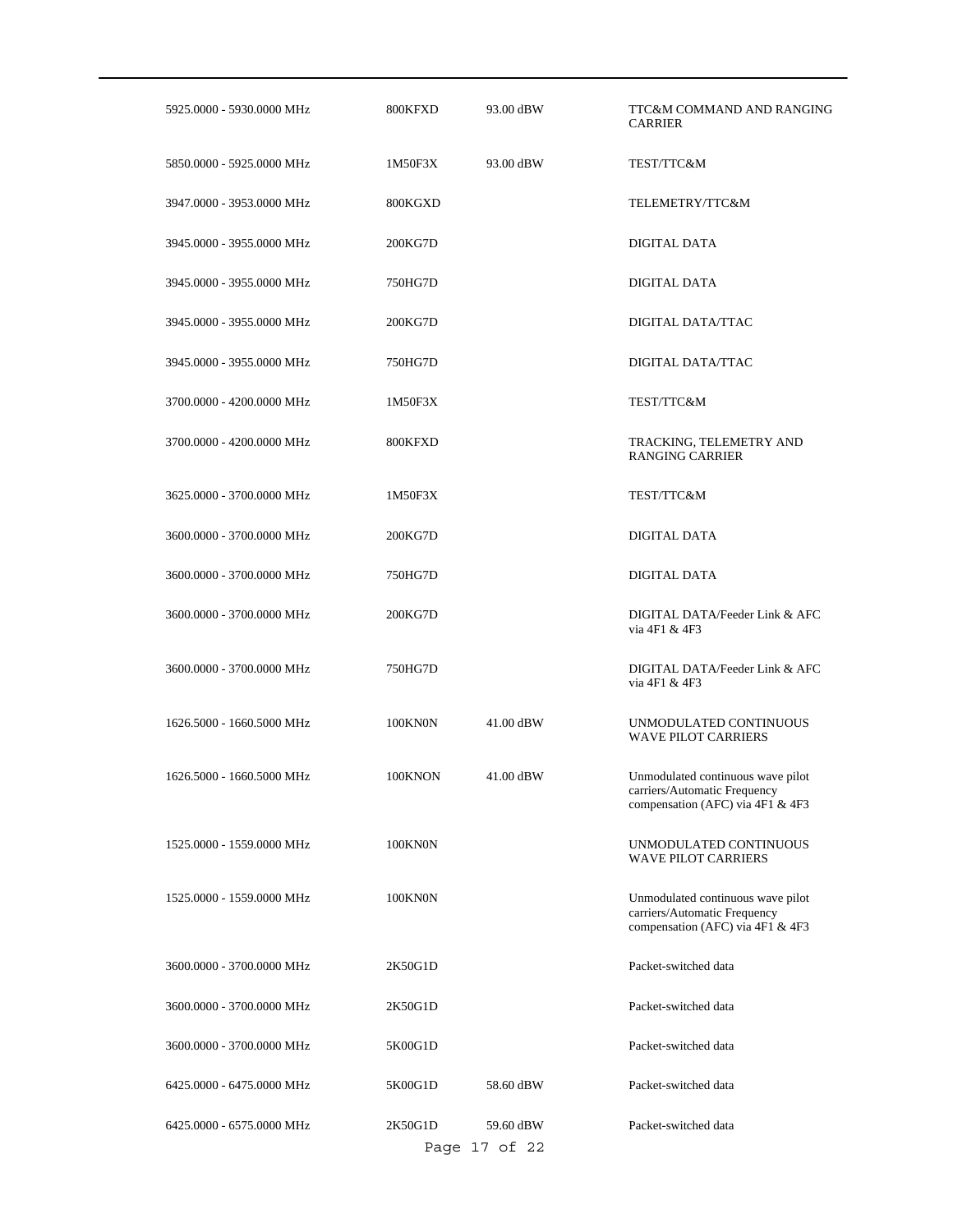| 6425.0000 - 6575.0000 MHz                                                                                                                                                                                                                      | 2K50G1D              | $61.00$ dBW               | Packet-switched data                   |
|------------------------------------------------------------------------------------------------------------------------------------------------------------------------------------------------------------------------------------------------|----------------------|---------------------------|----------------------------------------|
| 3600.0000 - 3700.0000 MHz                                                                                                                                                                                                                      | 10K0G1D              |                           | Circuit-switched data                  |
| 3600.0000 - 3700.0000 MHz                                                                                                                                                                                                                      | 5K00G1D              |                           | Circuit-switched data                  |
| 6425.0000 - 6575.0000 MHz                                                                                                                                                                                                                      | 10K0G1D              | 63.70 dBW                 | Circuit-switched data                  |
| 6425,0000 - 6575,0000 MHz                                                                                                                                                                                                                      | 5K00G1D              | 60.70 dBW                 | Circuit-switched data                  |
| 6425.0000 - 6575.0000 MHz                                                                                                                                                                                                                      | 17K5G1E              | 63.70 dBW                 | Circuit-switched voice                 |
| 3600.0000 - 3700.0000 MHz                                                                                                                                                                                                                      | 17K5G1E              |                           | Circuit-switched voice                 |
| <b>Points of Communication:</b>                                                                                                                                                                                                                |                      |                           |                                        |
| 1 - ALSAT - (ALSAT)                                                                                                                                                                                                                            |                      |                           |                                        |
| 1 - INMARSAT 4F1 - (143.5 E.L.)                                                                                                                                                                                                                |                      |                           |                                        |
| 1 - INMARSAT 4F3 - (98 W.L.)                                                                                                                                                                                                                   |                      |                           |                                        |
| 1 - INTELSAT POR - (157.0 E.L.)                                                                                                                                                                                                                |                      |                           |                                        |
| 1 - INTELSAT POR - (174.0 E.L.)                                                                                                                                                                                                                |                      |                           |                                        |
| 1 - INTELSAT POR - (176.0 E.L.)                                                                                                                                                                                                                |                      |                           |                                        |
| 1 - INTELSAT POR - (178.0 E.L.)                                                                                                                                                                                                                |                      |                           |                                        |
| 1 - INTELSAT POR - (180.0 E.L.)                                                                                                                                                                                                                |                      |                           |                                        |
| 1 - New Skies 513 - (183 E.L.)                                                                                                                                                                                                                 |                      |                           |                                        |
| SES-MOD-20090831-01103<br>E E080059<br>Application for Modification                                                                                                                                                                            | Inmarsat Hawaii Inc. |                           |                                        |
| <b>Class of Station:</b><br><b>Fixed Earth Stations</b>                                                                                                                                                                                        |                      |                           |                                        |
| <b>Fixed Satellite Service</b><br><b>Nature of Service:</b>                                                                                                                                                                                    |                      |                           |                                        |
| Inmarsat Hawaii Inc. has filed a modification application to add new emission designators to their existing authorized license using the extended<br>C-band frequency bands. 3600-3700 MHz (space-to-earth) and 6425-6575 MHz (Earth-to-space) |                      |                           |                                        |
| $\mathbf{1}$<br>SITE ID:                                                                                                                                                                                                                       |                      |                           |                                        |
| <b>LOCATION:</b><br>P.O. Box 698 58-350 Kamehameha Hwy, Haleiwa, HI<br>21°40'10.40" N LAT.                                                                                                                                                     |                      | 158 ° 1 ' 59.40 " W LONG. |                                        |
|                                                                                                                                                                                                                                                |                      |                           |                                        |
| 16.4 meters<br><b>ANTENNA ID:</b><br>16m HAW1                                                                                                                                                                                                  | Vertex               |                           | 16M                                    |
| 6538.5500 - 6558.5500 MHz                                                                                                                                                                                                                      | 20M0X2D              | 85.00 dBW                 | <b>BPSK/Navigational Carrier</b>       |
| 6532.5200 - 6536.5200 MHz                                                                                                                                                                                                                      | 4M00X2D              | 85.00 dBW                 | <b>BPSK/Navigational Carrier</b>       |
| 6425.0000 - 6575.0000 MHz                                                                                                                                                                                                                      | 750HG7D              | 63.70 dBW                 | Digital Data/Feeder link via 4F1 & 4F3 |

Page 18 of 22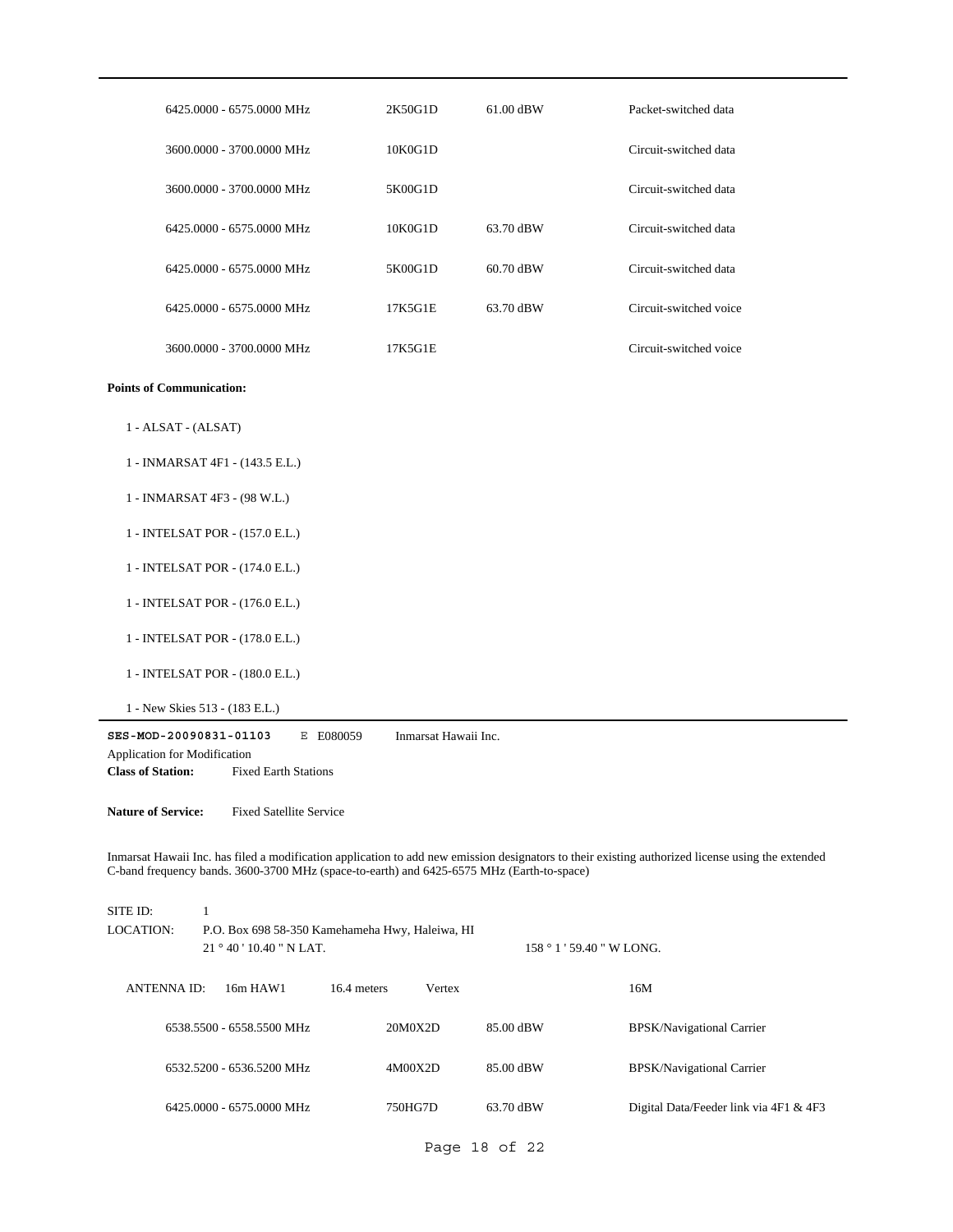|                              | 21 ° 40 ' 11.30 " N LAT.                             |         |            | $158°1'59.60''$ W LONG.                              |
|------------------------------|------------------------------------------------------|---------|------------|------------------------------------------------------|
| SITE ID:<br><b>LOCATION:</b> | 2<br>P.O. Box 698 58-350 Kamehameha Hwy, Haleiwa, HI |         |            |                                                      |
|                              | 6425.0000 - 6575.0000 MHz                            | 17K5G1E | 63.70 dBW  | Circuit-switched voice                               |
|                              | 3600.0000 - 3700.0000 MHz                            | 17K5G1E |            | Circuit-switched voice                               |
|                              | 6425.0000 - 6575.0000 MHz                            | 5K00G1D | 60.70 dBW  | Circuit-switched data                                |
|                              | 6425.0000 - 6575.0000 MHz                            | 10K0G1D | 63.70 dBW  | Circuit-switched data                                |
|                              | 3600.0000 - 3700.0000 MHz                            | 5K00G1D |            | Circuit-switched data                                |
|                              | 3600.0000 - 3700.0000 MHz                            | 10K0G1D |            | Circuit-switched data                                |
|                              | 6425.0000 - 6575.0000 MHz                            | 2K50G1D | 61.00 dBW  | Packet-switched data                                 |
|                              | 6425.0000 - 6575.0000 MHz                            | 2K50G1D | 59.60 dBW  | Packet-switched data                                 |
|                              | 6425.0000 - 6475.0000 MHz                            | 5K00G1D | 58.60 dBW  | Packet-switched data                                 |
|                              | 3600.0000 - 3700.0000 MHz                            | 5K00G1D |            | Packet-switched data                                 |
|                              | 3600.0000 - 3700.0000 MHz                            | 2K50G1D |            | Packet-switched data                                 |
|                              | 1525.0000 - 1559.0000 MHz                            | 100KN0N |            | <b>Unmodulated Continuous Wave Pilot</b><br>Carriers |
|                              | 1626.5000 - 1660.5000 MHz                            | 100KN0N | 41.00 dBW  | Unmodulated Continuous Wave Pilot<br>Carriers        |
|                              | 3600.0000 - 3700.0000 MHz                            | 750HG7D | $0.00$ dBW | Digital Data/Feeder link via 4F1 & 4F3               |
|                              | 3945.0000 - 3955.0000 MHz                            | 750HG7D |            | Digital Data/TTAC                                    |
|                              | 3945.0000 - 3955.0000 MHz                            | 200KG7D |            | Digital Data/TTAC                                    |
|                              | 6338.0000 - 6342.0000 MHz                            | 1M40F3X | 77.00 dBW  | Digital Data/TTAC (On-Station)                       |
|                              | 6338.0000 - 6342.0000 MHz                            | 1M40F2D | 77.00 dBW  | Digital Data/TTAC (On-Station)                       |
|                              | 6338.0000 - 6342.0000 MHz                            | 1M40F3X | 69.00 dBW  | Digital Data/TTAC (On-Station)                       |
|                              | 6338.0000 - 6342.0000 MHz                            | 1M40F2D | 69.00 dBW  | Digital Data/TTAC (On-Station)                       |
|                              | 6338.0000 - 6342.0000 MHz                            | 1M40F3X | 89.00 dBW  | Digital Data/TTAC (Emergency)                        |
|                              | 6338.0000 - 6342.0000 MHz                            | 1M40F2D | 89.00 dBW  | Digital Data/TTAC (Emergency)                        |
|                              |                                                      |         |            |                                                      |

ANTENNA ID: 16m HAW2 16.4 meters Vertex 16M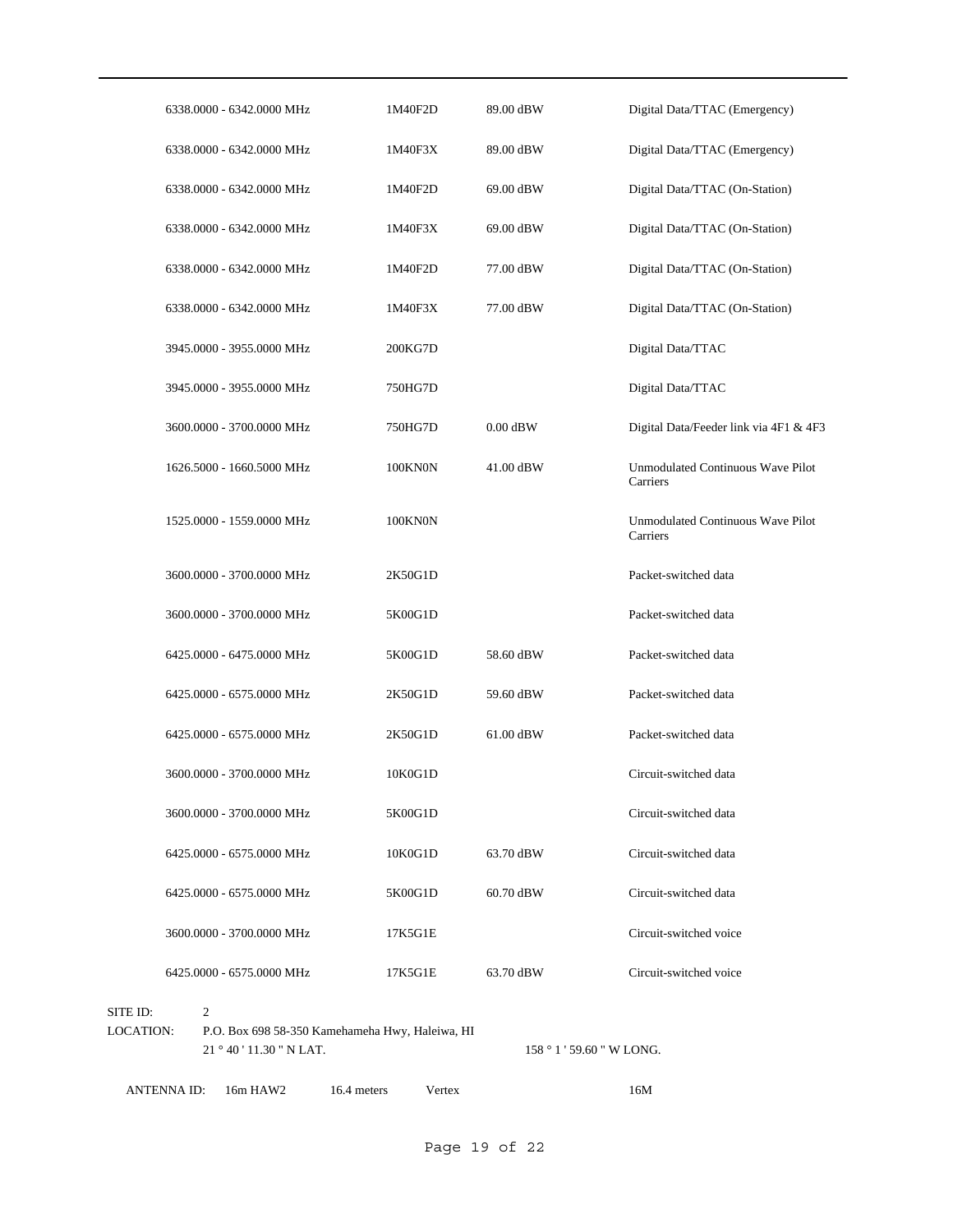| 6538.5500 - 6558.5500 MHz | 20M0X2D | 85.00 dBW  | <b>BPSK/Navigational Carrier</b>                     |
|---------------------------|---------|------------|------------------------------------------------------|
| 6532.5200 - 6536.5200 MHz | 4M00X2D | 85.00 dBW  | BPSK/Navigational Carrier                            |
| 6425.0000 - 6575.0000 MHz | 750HG7D | 63.70 dBW  | Digital Data/Feeder link via 4F1 & 4F3               |
| 6338.0000 - 6342.0000 MHz | 1M40F2D | 89.00 dBW  | Digital Data/TTAC (Emergency)                        |
| 6338.0000 - 6342.0000 MHz | 1M40F3X | 89.00 dBW  | Digital Data/TTAC (Emergency)                        |
| 6338.0000 - 6342.0000 MHz | 1M40F2D | 69.00 dBW  | Digital Data/TTAC (On-Station)                       |
| 6338.0000 - 6342.0000 MHz | 1M50F3X | 69.00 dBW  | Digital Data/TTAC (On-Station)                       |
| 6338.0000 - 6342.0000 MHz | 1M40F2D | 77.00 dBW  | Digital Data/TTAC (On-Station)                       |
| 6338.0000 - 6342.0000 MHz | 1M40F3X | 77.00 dBW  | Digital Data/TTAC (On-Station)                       |
| 3945.0000 - 3955.0000 MHz | 200KG7D |            | Digital Data/TTAC                                    |
| 3945.0000 - 3955.0000 MHz | 750HG7D |            | Digital Data/TTAC                                    |
| 3600.0000 - 3700.0000 MHz | 750HG7D | $0.00$ dBW | Digital Data/Feeder link via 4F1 & 4F3               |
| 1626.5000 - 1660.5000 MHz | 100KN0N | 41.00 dBW  | <b>Unmodulated Continuous Wave Pilot</b><br>Carriers |
| 1525.0000 - 1559.0000 MHz | 100KN0N |            | Unmodulated Continuous Wave Pilot<br>Carriers        |
| 3600.0000 - 3700.0000 MHz | 2K50G1D |            | Packet-switched data                                 |
| 3600.0000 - 3700.0000 MHz | 5K00G1D |            | Packet-switched data                                 |
| 6425.0000 - 6575.0000 MHz | 2K50G1D | 59.60 dBW  | Packet-switched data                                 |
| 6425.0000 - 6575.0000 MHz | 2K50G1D | 61.00 dBW  | Packet-switched data                                 |
| 6425.0000 - 6575.0000 MHz | 5K00G1D | 58.60 dBW  | Packet-switched data                                 |
| 3600.0000 - 3700.0000 MHz | 10K0G1D |            | Circuit-switched data                                |
| 3600.0000 - 3700.0000 MHz | 5K00GID |            | Circuit-switched data                                |
| 6425.0000 - 6575.0000 MHz | 10K0G1D | 63.70 dBW  | Circuit-switched data                                |
| 6425.0000 - 6575.0000 MHz | 5K00G1D | 60.70 dBW  | Circuit-switched data                                |
| 3600.0000 - 3700.0000 MHz | 17K5G1E |            | Circuit-switched voice                               |
| 6425.0000 - 6575.0000 MHz | 17K5G1E | 63.70 dBW  | Circuit-switched voice                               |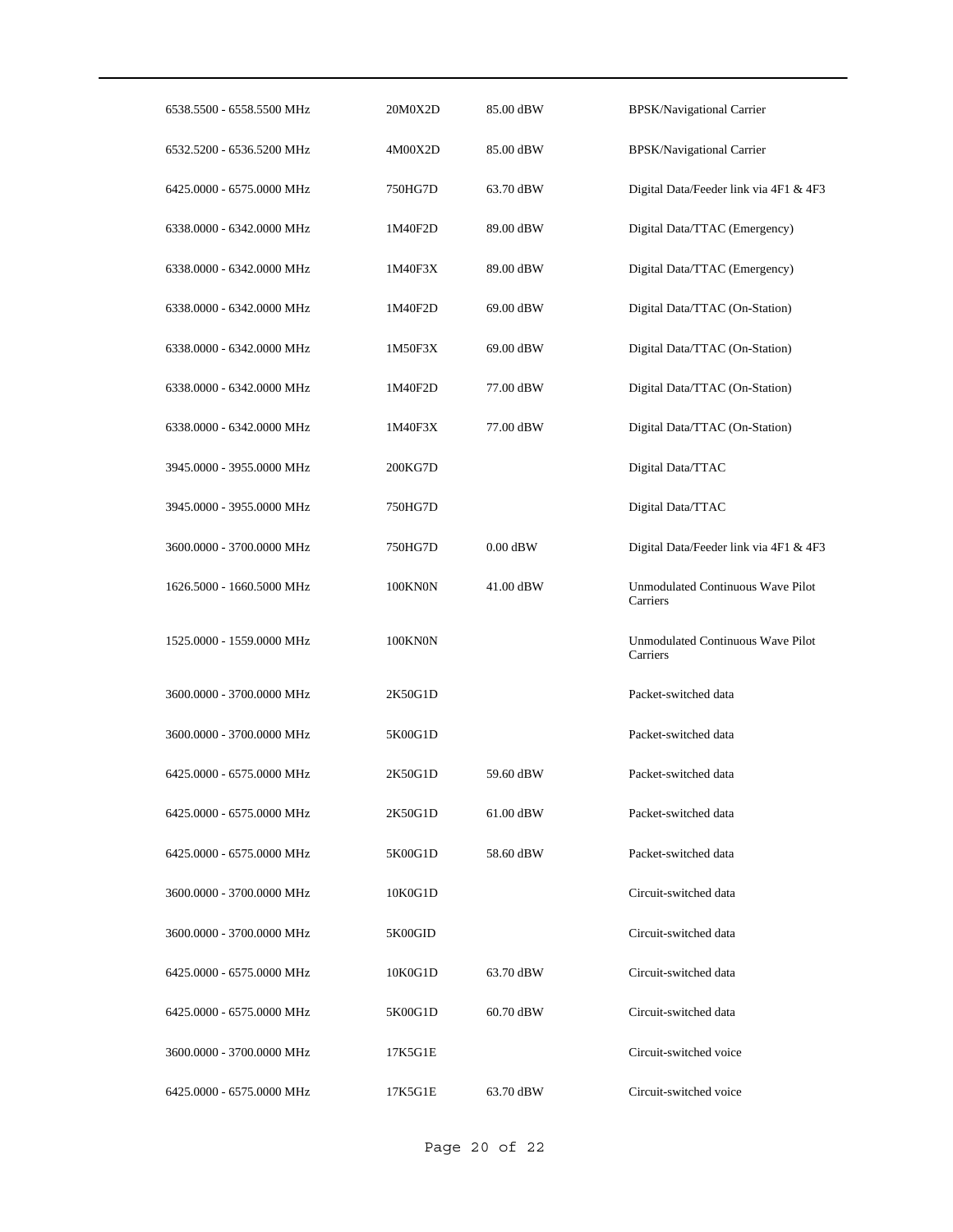#### **Points of Communication:**

- 1 INMARSAT 4F1 (143.5 E.L.)
- 1 INMARSAT 4F3 (97.65 W.L.)
- 2 INMARSAT 4F1 (143.5 E.L.)
- 2 INMARSAT 4F3 (97.65 W.L.)

**SES-MOD-20090908-01131** E E000002 **Class of Station:** Fixed Earth Stations Application for Modification L-3 Communications Titan Corporation

**Nature of Service:** Fixed Satellite Service

Modification filed to change the antenna size from 3.8m to 3.7m, change the manufacturer, the model number, the gains and the total input power at antenna flange. Applicant also request to change the point of contact for this licensee.

32 ° 54 ' 3.00 " N LAT. SITE ID: San Diego 3033 SCIENCE PARK ROAD, SAN DIEGO, SAN DIEGO, CA  $117$   $^{\circ}$   $14$  '  $29.00$  " W LONG. LOCATION:

| <b>ANTENNA ID:</b> | 1A                          | 3.7 meters | ASC Signal (Andrew) |           | ES37MPJK            |
|--------------------|-----------------------------|------------|---------------------|-----------|---------------------|
|                    | 14000.0000 - 14500.0000 MHz |            | 3M69G7D             | 68.40 dBW | DIGITAL DATA        |
|                    | 14000.0000 - 14500.0000 MHz |            | 76K8G7D-            | 51.60 dBW | DIGITAL DATA        |
|                    | 14000.0000 - 14500.0000 MHz |            | 9M83G7D             | 61.00 dBW | <b>DIGITAL DATA</b> |
|                    | 14000.0000 - 14500.0000 MHz |            | 2M58G7D             | 61.00 dBW | <b>DIGITAL DATA</b> |
|                    | 14000.0000 - 14500.0000 MHz |            | 4M92G7D             | 64.00 dBW | <b>DIGITAL DATA</b> |
|                    | 14000.0000 - 14500.0000 MHz |            | 1M23G7D             | 60.00 dBW | DIGITAL DATA        |
|                    | 14000.0000 - 14500.0000 MHz |            | 2M46G7D             | 64.00 dBW | DIGITAL DATA        |
|                    | 14000.0000 - 14500.0000 MHz |            | 64K0G7D             | 60.60 dBW | DIGITAL DATA        |
|                    | 11700.0000 - 12200.0000 MHz |            | 3M69G7D             |           | DIGITAL DATA        |
|                    | 11700.0000 - 12200.0000 MHz |            | 76K8G7D-            |           | <b>DIGITAL DATA</b> |
|                    | 11700.0000 - 12200.0000 MHz |            | 9M83G7D             |           | DIGITAL DATA        |
|                    | 11700.0000 - 12200.0000 MHz |            | 2M58G7D             |           | DIGITAL DATA        |
|                    | 11700.0000 - 12200.0000 MHz |            | 4M92G7D             |           | DIGITAL DATA        |
|                    | 11700.0000 - 12200.0000 MHz |            | 1M23G7D             |           | DIGITAL DATA        |